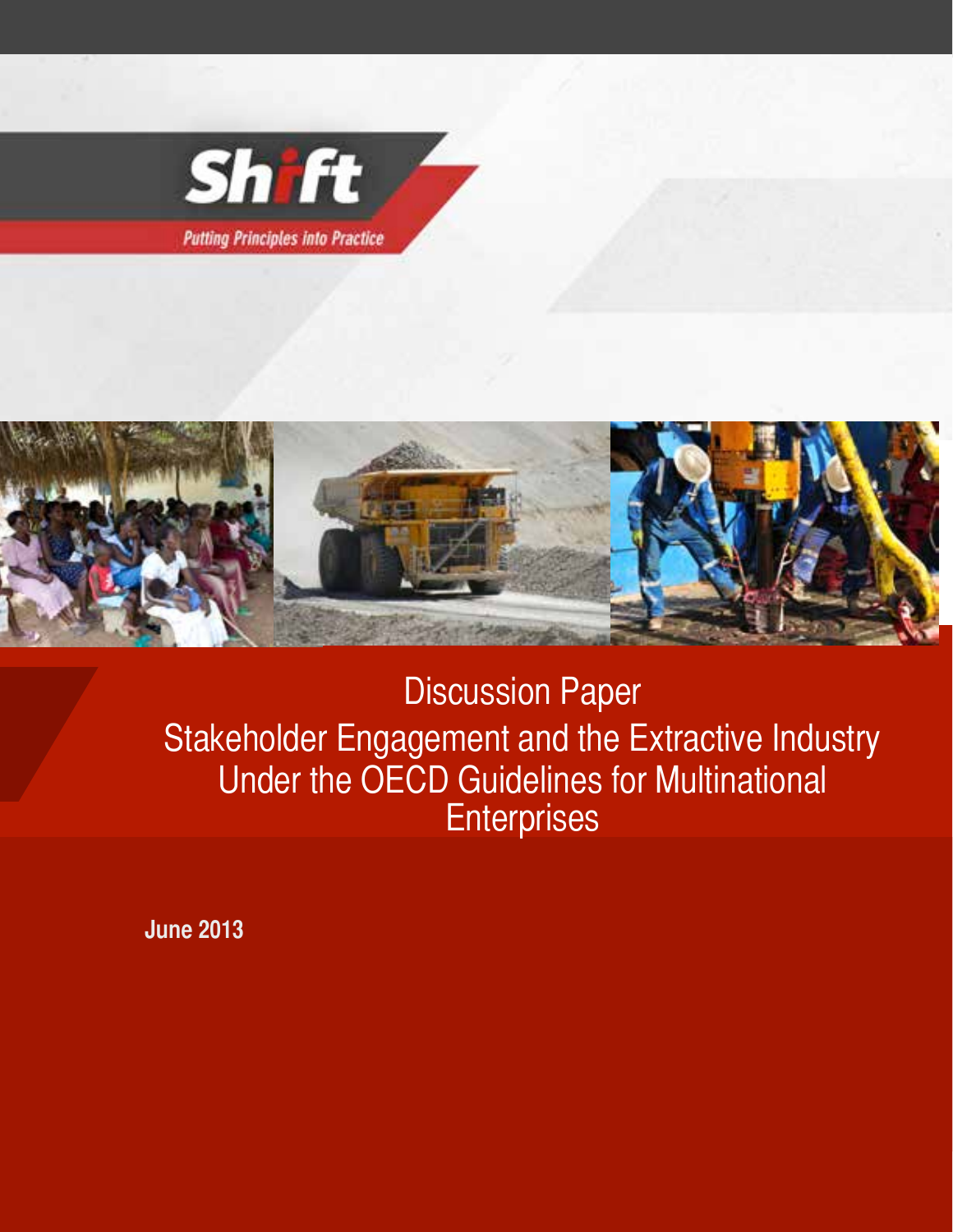# **Rights and Permissions**

Cover photographs: iStockphoto

# **Shift**

Shift is an independent, non-profit center for business and human rights practice. It is staffed by a team that was centrally involved in shaping and writing the UN Guiding Principles on Business and Human Rights, and is chaired by the author of the Guiding Principles, Professor John Ruggie.

Shift provides the expert knowledge and guidance for businesses and governments to put the UN Guiding Principles into practice. Based on lessons from this work, Shift develops public guidance materials to support improved practices for the respect and protection of human rights globally.

Further information on Shift and its work is available at [www.shiftproject.org](http://www.shiftproject.org) or at the following contact details:

**Shift** 1330 Avenue of the Americas, Suite 23A New York, NY 10019 USA email: [info@shiftproject.org](mailto:info@shiftproject.org)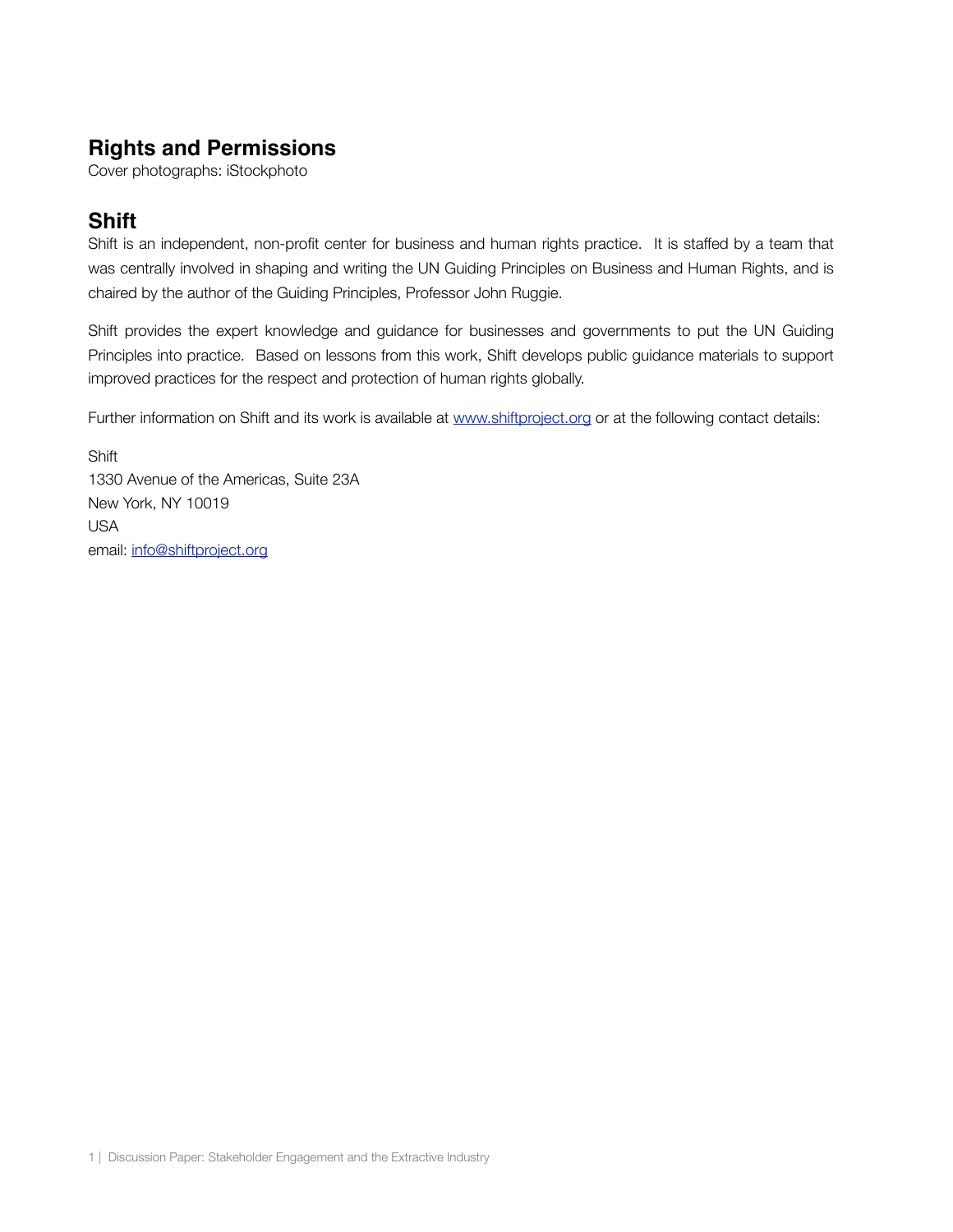# **Introduction**

The following discussion paper provides an overview of the rationale for, and a suggested approach to, the development of new guidance on stakeholder engagement for the extractive industry in the context of the OECD Guidelines for Multinational Enterprises (the Guidelines).

# **Stakeholder engagement in the OECD Guidelines**

In 2011, the Guidelines were updated to include new guidance on stakeholder engagement. In the Guidelines' General Policies, it is stated that multinational enterprises should:

Engage with relevant stakeholders in order to provide meaningful opportunities for their views to be taken into account in relation to planning and decision making for projects or other activities that may significantly impact local communities.<sup>i</sup> (Chapter II.14)

In the Commentary on the General Policies, it is further clarified that:

Stakeholder engagement involves interactive processes of engagement with relevant stakeholders, through, for example, meetings, hearings or consultation proceedings. Effective stakeholder engagement is characterized by two-way communication and depends on the good faith of the participants on both sides. This engagement can be particularly helpful in the planning and decision-making concerning projects or other activities involving, for example, the intensive use of land or water, which could significantly affect local communities.<sup>[ii](#page-28-0)</sup>

These new paragraphs on stakeholder engagement are relevant to and inter-connected with other new provisions in the updated Guidelines, notably on human rights, risk-based due diligence and the avoidance of adverse impacts.<sup>iii</sup>

"Local communities" are the specific focus of these provisions on stakeholder engagement, as groups that are potentially affected by a company's operations. Workers can also be affected stakeholders. Engagement with workers is the subject of specific guidance under chapter V of the OECD Guidelines. As the commentary to that chapter underlines, "the International Labour Organisation (ILO) is the competent body to set and deal with international labour standards, and to promote fundamental rights at work, as recognized in its 1998 Declaration on Fundamental Principles and Rights at Work".

Recognizing this primary role of the ILO with regard to workers, and the focus of paragraph II.14 on engagement with local communities, this discussion paper takes as its starting point the assumption that new OECD guidance on stakeholder engagement should focus on potentially affected communities. At the same time, it acknowledges that a considerable proportion of workers at extractive company operations may also be members of local communities. It proposes that this overlap, and the multiple rights and interests that workers from local communities have at stake, should be explicitly recognized in OECD guidance.

It also should be highlighted that there are separate provisions in the OECD Guidelines related to an enterprise's interactions with other groups such as shareholders, subsidiaries and related entities, business partners, suppliers and sub-contractors. It is understood that these groups are not the 'stakeholders' intended under the terms of Chapter II.14 of the Guidelines regarding stakeholder engagement. They are therefore not the subject of this discussion paper.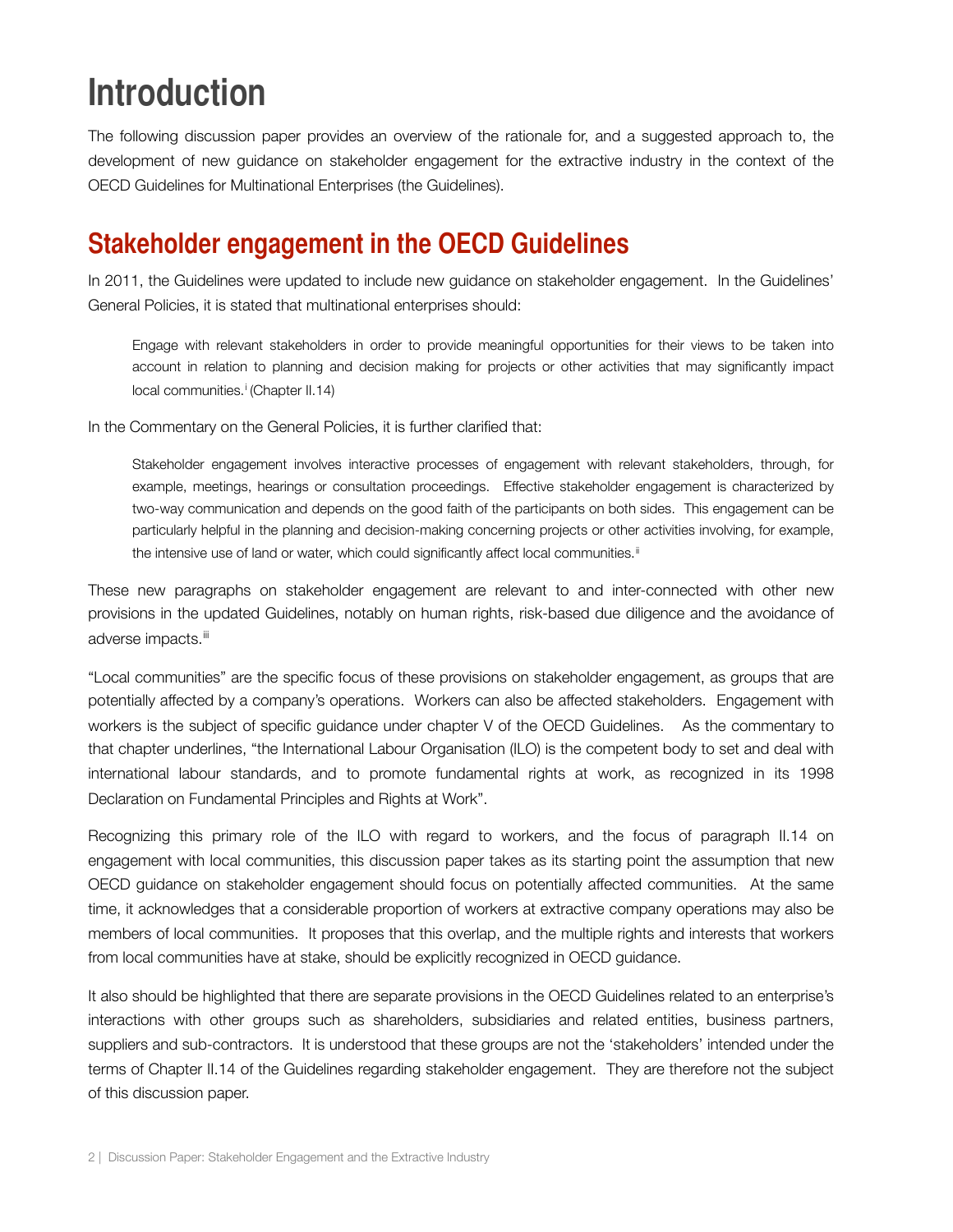# **Purpose and structure of this Discussion Paper**

As part of the implementation of the updated Guidelines, a new provision was included related to cooperation between National Contact Points (NCPs) for a Proact[iv](#page-28-2)e Agenda on important corporate responsibility issues.<sup>iv</sup> The NCPs of Canada and Norway proposed that, as part of the Proactive Agenda, additional guidance should be developed by the OECD to help implement the new provisions on stakeholder engagement in the extractive industry.

In 2012, Partnership Africa Canada conducted a literature review of existing guidance on stakeholder engagement as an initial contribution to this work. In 2013, Shift – an independent, non-profit centre for business and human rights practice – was requested by the OECD Secretariat to prepare this discussion paper on the potential value-added for new guidance that could address gaps regarding stakeholder engagement in the extractive industry. The discussion paper will be presented during a workshop at the OECD's Global Forum on Responsible Business Conduct (Global Forum) on 26-27 June 2013.

The purpose of this discussion paper is to stimulate reflection, discussion and feedback at the Global Forum on the paper's analysis and recommendations for how OECD guidance could add value to what already exists in the field of stakeholder engagement. The paper is organized as follows:

The first section provides an overview of existing guidance on stakeholder engagement to underline the fact that the proposed OECD guidance need not replicate the numerous existing principles and tools that have been developed for and are used by the extractive industry.

The second section highlights some of the implications for communities and companies of these gaps in the implementation of stakeholder engagement. In sum, a lack of a strategic and comprehensive approach to stakeholder engagement heightens the risk of conflict and adverse impacts at the project level. These conflicts are increasingly framed in terms of human rights: on the one hand, poor stakeholder engagement is directly and indirectly connected to infringements on human rights; and, on the other hand, stakeholder engagement is an integral part of the on-going due diligence that companies should implement both to respect human rights and comply with other provisions of the Guidelines.

The third section explores a number of persistent challenges that are faced by companies in implementing stakeholder engagement on the ground, with regard to: adapting stakeholder engagement to the operational context; identifying the right stakeholders; choosing the right engagement activities; conducting effective stakeholder engagement at early stages of exploration and project development; taking a strategic approach to stakeholder engagement across the project lifecycle; and ensuring capacity and support for effective stakeholder engagement. This section is intended to spark a reflection about the reasons for the gaps that continue to exist between good policy on paper and good practice at the project level.

The final section suggests that the development of new guidance be based upon and convergent with the overall purposes and new provisions in the OECD Guidelines on risk assessment, due diligence and human rights. A number of potential modules are proposed for the guidance. Once again, the purpose is to spark additional reflection and feedback at the Global Forum, so that the OECD and its partners can advance their discussions about the next steps in the development of potential guidance.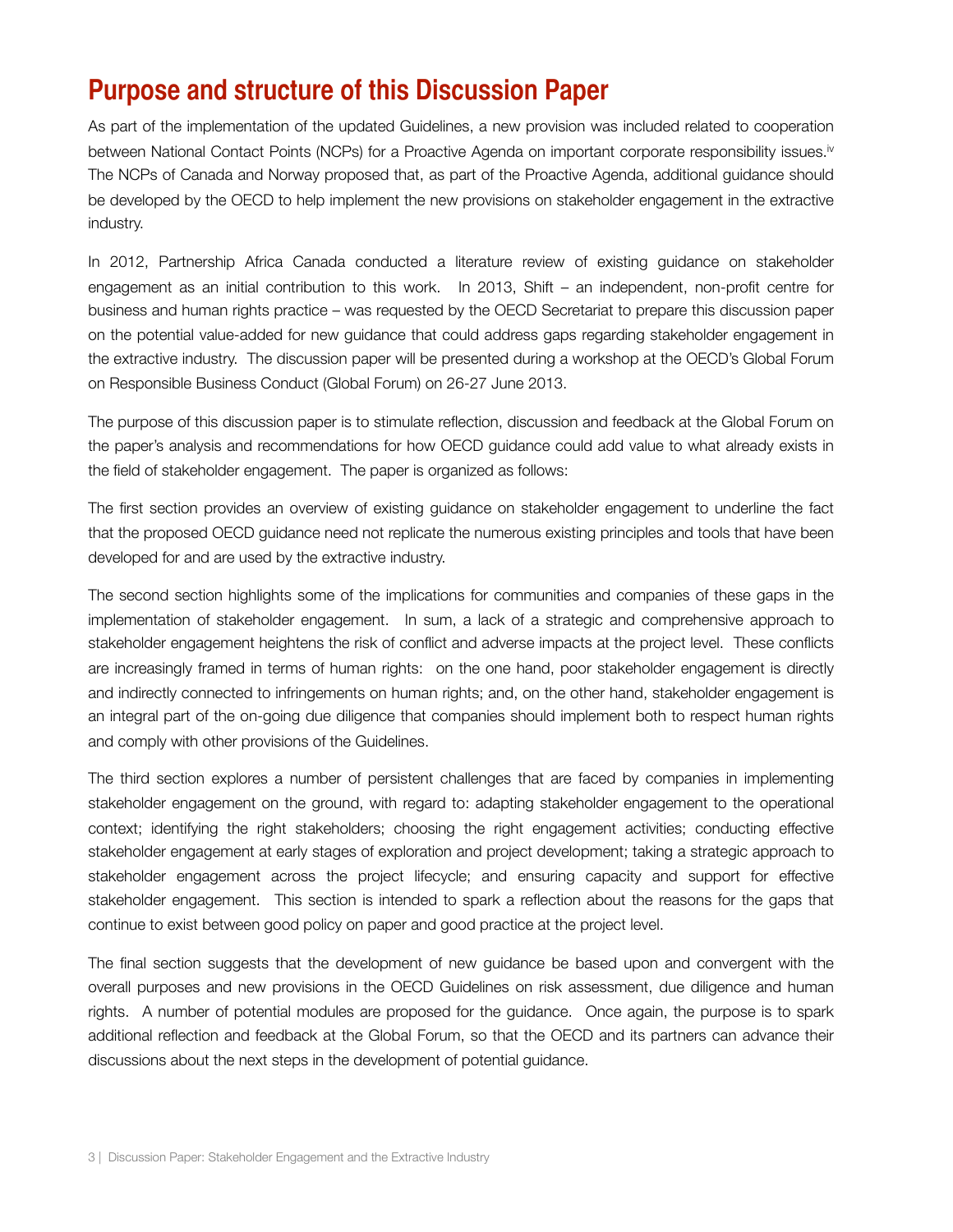# **1.Taking Stock of Existing Guidance on Stakeholder Engagement**

The starting point for this review of existing guidance on stakeholder engagement is Partnership Africa Canada's (PAC) literature re[v](#page-28-3)iew, conducted in 2012.<sup>v</sup>

The PAC review highlights a number of stakeholder engagement guides, and provides a bibliography with other articles and resources in the "Works Reviewed" section. The list of guides upon which PAC bases its best practices for stakeholder engagement includes:

1) *Leading Practice Principles of Community Engagement*, New South Wales Government, Australia

2) *National Standards for Community Engagement*, Minister for Communities, The Scottish Executive, UK

3) *Principles for Stakeholder Engagement*, Business for Social Responsibility, San Francisco, California, USA

4) *Community Impact Core Principles*, Business in the Community, London, UK

5) *Good Practice Principles for Stakeholder Engagement*, International Finance Corporation, Washington DC, USA

6) *Stakeholder Engagement: A Toolkit*, REVIT (2007)

7) *Working with Indigenous Communities*, Commonwealth of Australia (2007)

8) *E3 Plus: A Framework for Responsible Exploration, Principles and Guidance Notes*, Prospectors and Developers Association of Canada, Toronto, Canada (2009)

9) *Words to Action: The Stakeholder Engagement Manual, Volumes 1 & 2*, AccountAbility, UNEP and Stakeholder Research Associates Canada (2005)

10) *Corporate Social Responsibility: An Implementation Guide for Business*, International Institute for Sustainable Development (2007)<sup>[vi](#page-28-4)</sup>

From its review of this guidance, PAC summarizes the best practices for stakeholder engagement, based on which it suggests an iterative cycle with four phases, with each phase containing the following actions.<sup>[vii](#page-28-5)</sup>

| Plan<br>$\bullet$ Identify and prioritize who to engage with |                                                                                         |  |  |  |  |
|--------------------------------------------------------------|-----------------------------------------------------------------------------------------|--|--|--|--|
|                                                              | $\bullet$ Understand community concerns and identify pressing issues                    |  |  |  |  |
|                                                              | • Allocate sufficient time, resources, skills, and staff capacity.                      |  |  |  |  |
| <b>Set Goals</b>                                             | $\bullet$ Understanding the purpose of engagement and desired outcomes                  |  |  |  |  |
|                                                              | <b>Aim to be inclusive</b>                                                              |  |  |  |  |
|                                                              | Aim for mutual benefits<br>le.                                                          |  |  |  |  |
| Engage                                                       | • Use a variety of informal and formal engagement techniques chosen to suit the context |  |  |  |  |
|                                                              | $\bullet$ Communicate the purpose of engagement early                                   |  |  |  |  |
|                                                              | $\bullet$ Communicate candidly, effectively, openly, honestly                           |  |  |  |  |
|                                                              | • Share evidence-based knowledge and information                                        |  |  |  |  |
|                                                              | $\bullet$ Record and document the process                                               |  |  |  |  |

#### **Best Practice for Stakeholder Engagement**

4 | Discussion Paper: Stakeholder Engagement and the Extractive Industry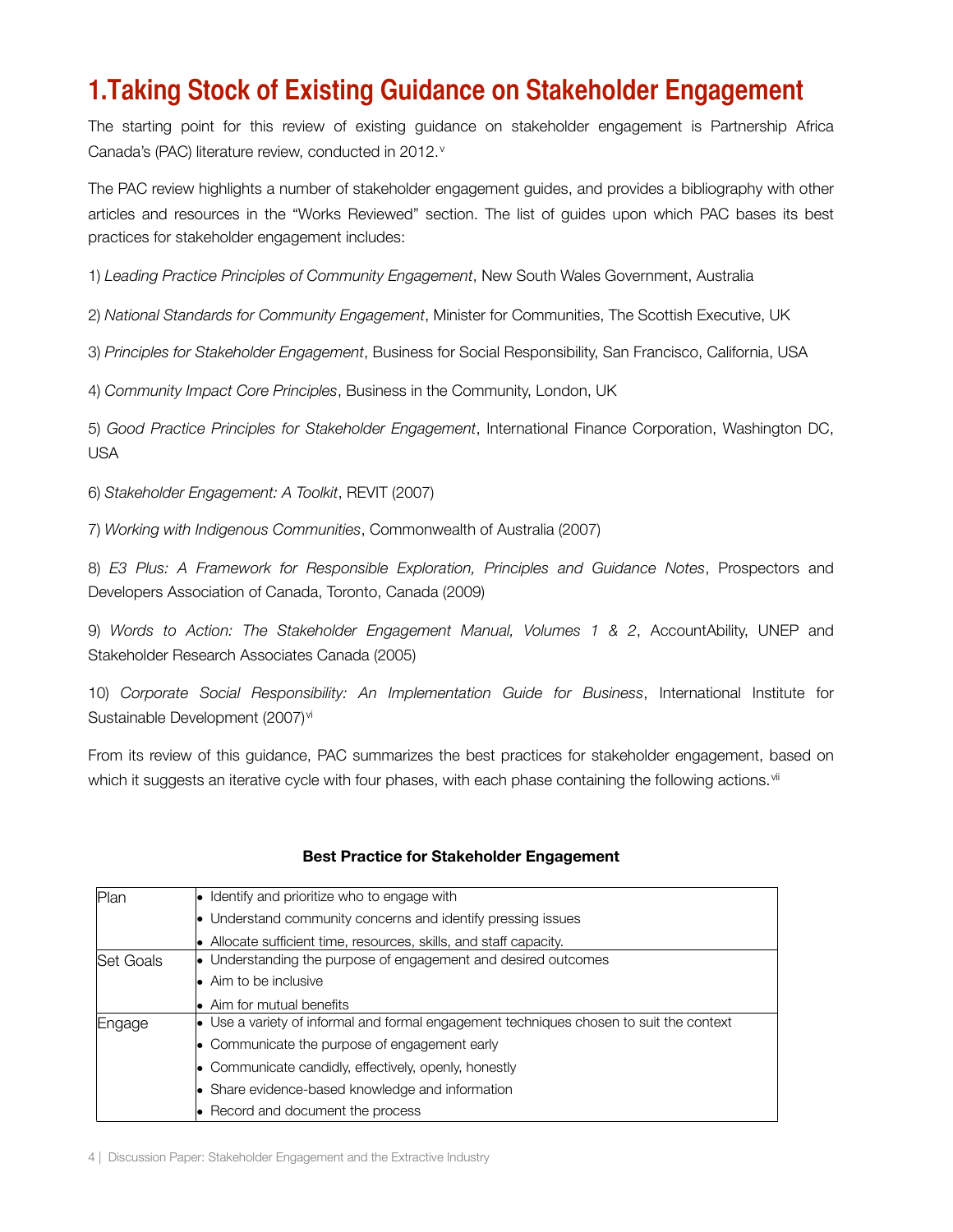| Reflect /      | • Report to stakeholders on outcomes of engagement                                                 |
|----------------|----------------------------------------------------------------------------------------------------|
| <b>Improve</b> | $\bullet$ Report to own organization on process (for learning) and outcomes (for staff engagement) |
|                | Make improvements                                                                                  |

Extractive sector companies are also advised to ensure that stakeholder engagement is a) systematic and ongoing, supported by resource commitments by management, b) includes stakeholders that are influenced by or can influence a project, and whose interests and concerns are assessed and addressed, and c) continues over the life of a project, from exploration to closure, adapting to changes within the company, community and at the project site.

A lifecycle approach to stakeholder engagement is thus emphasized in the PAC report. The following are the stakeholder engagement activities identified for different stages of the project lifecycle:[viii](#page-28-6)

| Exploration  | • Discussion and negotiations to access land, identify sites of cultural importance, provide  |  |  |  |  |
|--------------|-----------------------------------------------------------------------------------------------|--|--|--|--|
|              | communities with information on the project timelines and activities                          |  |  |  |  |
|              | Manage expectations and address community concerns                                            |  |  |  |  |
|              | Consider negotiating a formal agreement                                                       |  |  |  |  |
| Project      | • Further discussion and negotiation to ensure ongoing permission to access land, include the |  |  |  |  |
| Development  | community in baseline studies, and to convey information about project development            |  |  |  |  |
|              | <b>Establish consultative forums and structures</b>                                           |  |  |  |  |
|              | • Consider negotiating a formal agreement                                                     |  |  |  |  |
| Construction | • Understand and address community concerns about large-scale development                     |  |  |  |  |
|              | • Manage community expectations in regards to employment and other opportunities              |  |  |  |  |
|              | • Liaise with neighbours to manage amenity and access issues                                  |  |  |  |  |
| Operations   | • Understand and address community concerns                                                   |  |  |  |  |
|              | • Develop tools to listen and respond to community concerns and to monitor the                |  |  |  |  |
|              | implementation of any negotiated agreements                                                   |  |  |  |  |
|              | • Participate in consultative groups and forums                                               |  |  |  |  |
| Planning for | $\bullet$ Involve external stakeholders in post-mine land use planning                        |  |  |  |  |
| Closure      | • Communicate a timetable for closure                                                         |  |  |  |  |
|              | • Liaise with government departments to reduce the impacts of closure                         |  |  |  |  |
|              | Deal with anxiety and uncertainty in the community regarding closure and possible             |  |  |  |  |
|              | unemployment                                                                                  |  |  |  |  |

#### **Stakeholder Engagement and the Project Lifecycle**

In addition to the guidance identified in the PAC literature review, guidance on stakeholder engagement continues to be developed by various organizations. Some of this guidance is focused directly on the extractive industry. Moreover, individual extractive industry companies are beginning to develop their own guidance for their projects and operations. This company-level guidance is not analyzed in this discussion paper, but it is another source of practical tools and examples of best practices.

Up until recently, there has been guidance on stakeholder engagement and guidance on due diligence, but scant guidance about implementing the two in an integrated manner. However, there appears to be a trend in new guidance to focus on stakeholder engagement as a component of due diligence processes for identifying and addressing environmental, social and human rights risks and impacts.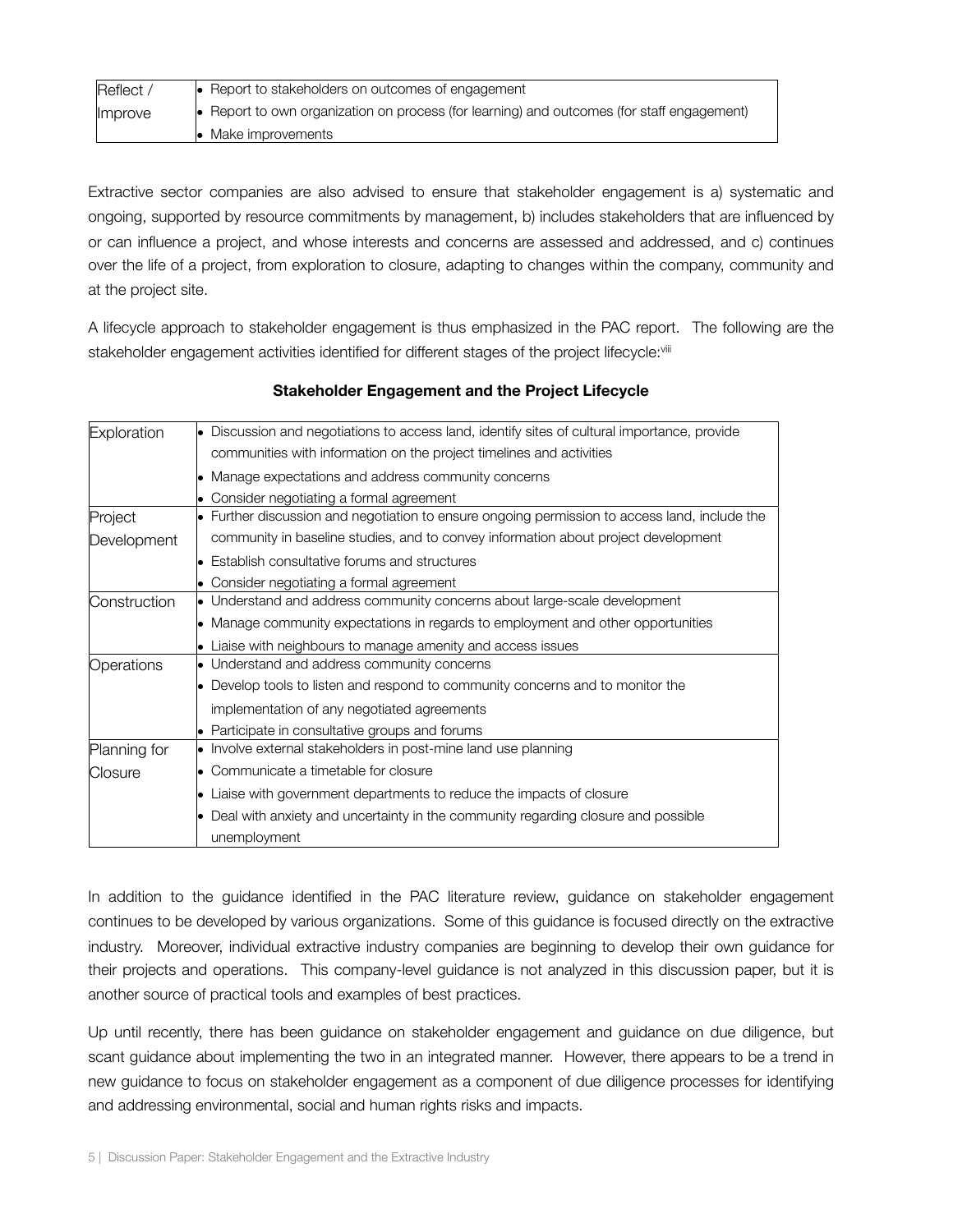A human rights lens can strengthen the integration of stakeholder engagement and due diligence. This relates to another key theme in the emerging guidance: the importance of stakeholder engagement in achieving respect for human rights. In particular, indigenous peoples' rights are a priority issue for the extractive industry given the location of many operations. Currently, there are several important guidance documents being prepared to address consultation with indigenous peoples, including their rights to free, prior and informed consent.

The following table provides a snapshot of some of the additional and more recent guidance that is relevant to stakeholder engagement and the extractive sector, that was not included in the PAC report:<sup>[ix](#page-28-7)</sup>

| Specific stakeholder   | • International Council on Mining and Metals, Sustainable Development Framework,                   |
|------------------------|----------------------------------------------------------------------------------------------------|
| engagement guidance    | Principle 10. Additional guidance on stakeholder engagement is contained in ICMM                   |
| for the extractive     | guidance on community development; engagement with artisanal and small-scale                       |
| industry               | miners; indigenous peoples; human rights; and, grievance mechanisms.                               |
|                        | • Mining Association of Canada, Towards Sustainable Mining - Guiding Principles,                   |
|                        | specifically Aboriginal and Community Outreach Framework and Protocol, as well as                  |
|                        | the "Assessing External Outreach Performance" tool.                                                |
|                        | • Prospectors and Developers Association of Canada, E3 Plus Framework, Principle 5                 |
|                        | and Guidance Note on how to engage host communities and other affected and                         |
|                        | interested parties.                                                                                |
|                        | $\bullet$ IPIECA (the global oil and gas industry association for environmental and social issues) |
|                        | guidance on community engagement and as part of other guidance on: voluntary and                   |
|                        | involuntary resettlement; free prior and informed consent; stakeholder engagement;                 |
|                        | migration; urban encroachment; local content; human rights; and grievance                          |
|                        | mechanisms.                                                                                        |
|                        | • European Commission, Human Rights Sector Guidance Project, Oil and Gas Sector                    |
|                        | Guide on Implementing the UN Guiding Principles on Business and Human Rights                       |
|                        | (forthcoming), including advice on stakeholder engagement as part of the                           |
|                        | implementation of human rights due diligence.                                                      |
|                        | • ICMM, ICRC, IFC, IPIECA, Voluntary Principles on Security and Human Rights:                      |
|                        | Implementation Guidance Tools, Module 3                                                            |
| Guidance on            | International Finance Corporation, Performance Standard 1, paragraphs 25-36 and                    |
| stakeholder            | associated Guidance Note 95-113. (See also Performance Standard 2 on Labor and                     |
| engagement as part     | Working Conditions and Performance Standard 7 on Indigenous Peoples.)                              |
| of environmental,      | • International Finance Corporation, Stakeholder Engagement: A Good Practice                       |
| social and human       | Handbook for Companies Doing Business in Emerging Markets.                                         |
| rights risk and impact | • International Finance Corporation and International Business Leaders Forum, Human                |
| assessment             | Rights Impact Assessment and Management, Chapter 3 on engagement with                              |
|                        | stakeholders to verify human rights risks and impacts.                                             |
|                        | • IAP2 (International Association of Public Participation), Public Participation Toolbox.          |

#### **Additional and updated guidance on stakeholder engagement**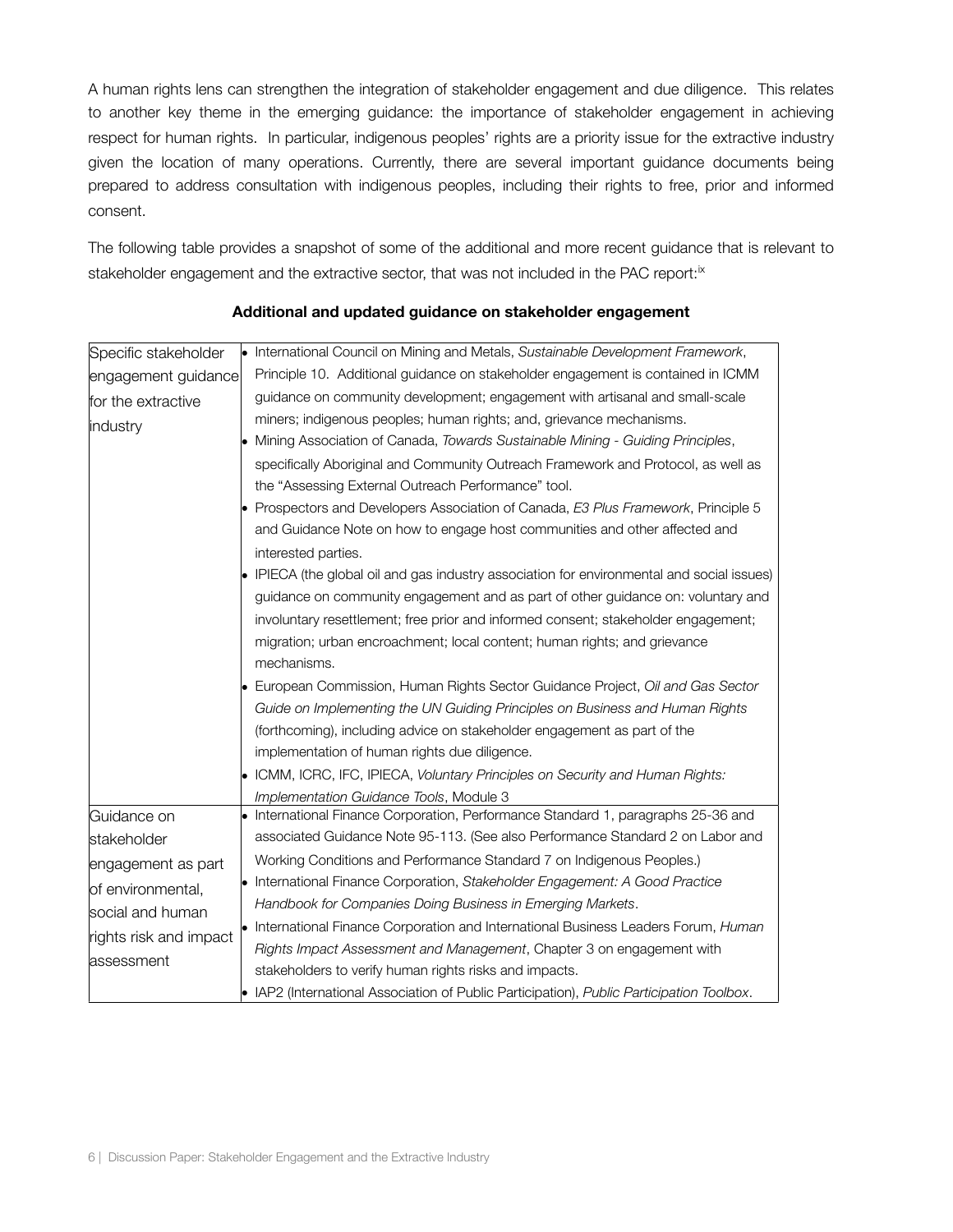| Guidance on        | • International Finance Corporation, Performance Standard 7 on Indigenous Peoples.   |
|--------------------|--------------------------------------------------------------------------------------|
| consultation with  | • UN Global Compact, United Nations Declaration on the Rights of Indigenous Peoples: |
| indigenous peoples | A Business Reference Guide (Exposure Draft).                                         |
|                    | UN Expert Mechanism on Indigenous Peoples Rights, Advice No. 4: Indigenous           |
|                    | peoples and the right to participate in decision-making, with a focus on extractive  |
|                    | <i>industries.</i>                                                                   |
|                    | • Boreal Leadership Council, Free Prior, and Informed Consent in Canada: Towards     |
|                    | Practical Guidance for Developers and Aboriginal Communities.                        |
|                    | Cathal Doyle and Jill Carino, Making Free, Prior and Informed Consent a Reality:     |
|                    | Indigenous Peoples and the Extractive Industry (2013).                               |

Additional information about the guidance on stakeholder engagement and due diligence contained in this table can be found in Appendix A.

As this review of the PAC study and additional or updated guidance on stakeholder engagement demonstrates, there is a great deal of existing guidance on this issue, whether focused on or more broadly applicable to the extractive sector. The proposed OECD guidance will not add value if it simply replicates this body of work. The following sections explore the implications of continued poor practice at the project level, as well as further analysis of where gaps may lie that new guidance could usefully address.

# **2. Implications of poor stakeholder engagement for affected stakeholders and companies**

As discussed above, there is a great deal of existing guidance that supports good stakeholder engagement practices, but nonetheless persistent challenges remain on the ground. This discussion paper will highlight the opportunity for companies to adopt a more strategic approach to stakeholder engagement that is integrated into human rights due diligence and requires planning, adequate resources and a long-term commitment to dialogue, including on tough issues. However, why should companies invest in more stakeholder engagement when a more limited approach may suffice for permitting purposes?

This section outlines some of the reasons that companies should be motivated to undertake more effective stakeholder engagement from both an external and internal perspective. On the one hand, poor stakeholder engagement is one of the root causes of the numerous conflicts and complaints that continue to be observed in relation to the extractive industry. On the other hand, good stakeholder engagement is a key component for successful partnerships with local communities and maintaining the social license to operate throughout the project lifecycle.

## **Implications for affected stakeholders**

From a human rights perspective, ineffective stakeholder engagement leads directly and indirectly to adverse impacts and infringements on human rights. For instance, ineffective stakeholder engagement may infringe directly on the rights of indigenous peoples to consultation and participation in resource development, $x$  as well as the right to information of individual community members.<sup>xi</sup> Furthermore, ineffective stakeholder engagement may lead to infringements across the full spectrum of internationally recognized human rights.[xii](#page-28-10)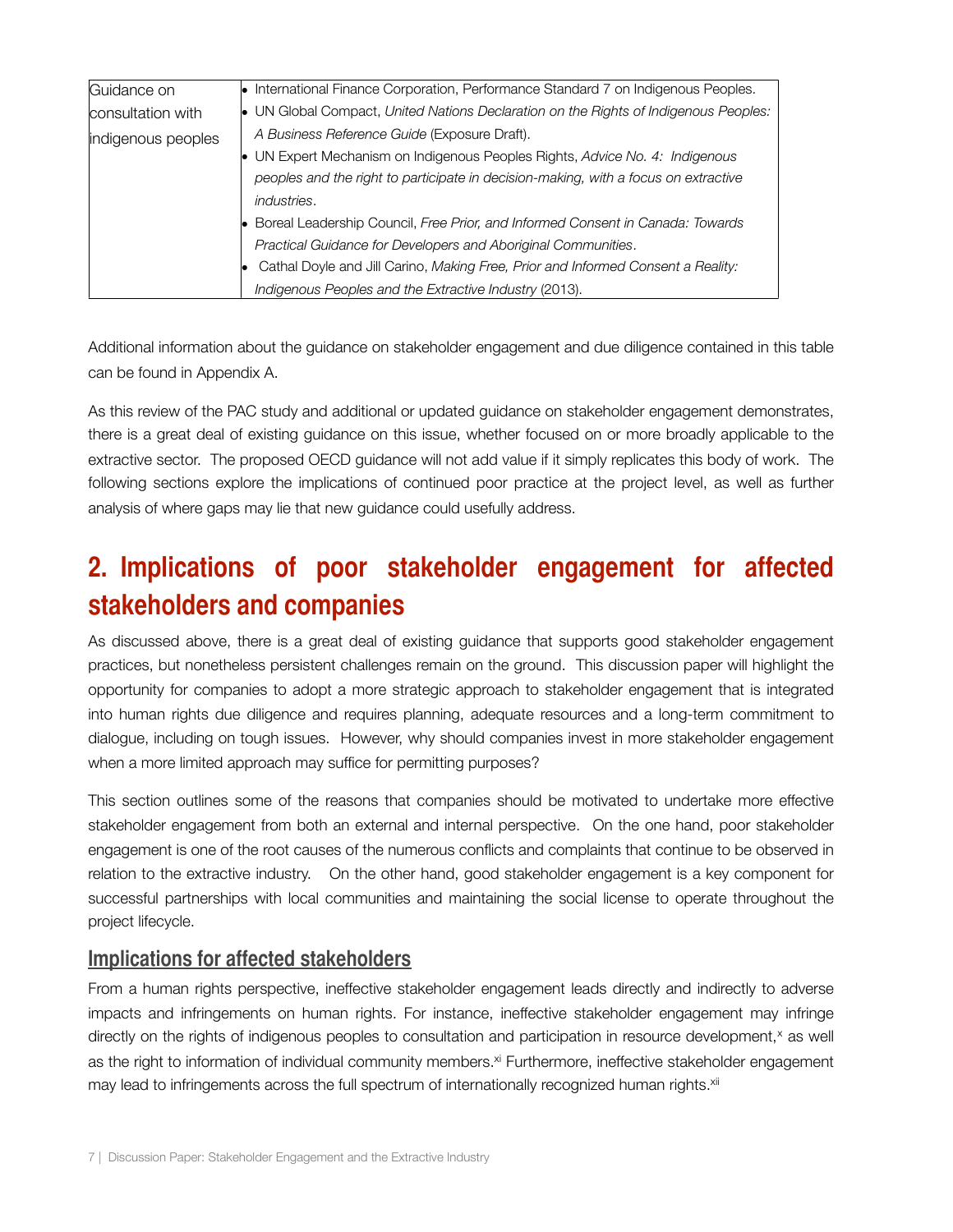For example, companies may fail to recognize that a project is on land that has been previously expropriated or acquired without adequate compensation or recognition of collective ownership rights. Companies may not be aware that impacts within a community are falling disproportionately on certain groups such as women and the poor. Other companies may not understand how local cultural and religious practices are being affected by reduced access to certain sites.

Consequently, concerns about stakeholder engagement are increasingly expressed in explicit human rights terms and linked to specific human rights allegations. While many human rights impact assessments (HRIAs) of extractive industry projects remain confidential, early experience and case studies demonstrate that issues related to consultation and stakeholder engagement are amongst the recurring themes of HRIA reports.<sup>[xiii](#page-28-11)</sup> Moreover, much of the guidance on implementation of the corporate responsibility to respect human rights emphasizes stakeholder engagement as a key component of on-going human rights due diligence processes.

#### **Implications for companies**

Poor stakeholder engagement is cited as an important issue in a large proportion of case studies about the conflicts between local communities and the extractive industry. In a recent study on these conflicts, consultation and communication issues were cited as a proximate or underlying issue for the conflict in 18 out of 25 case studies reviewed.<sup>[xiv](#page-28-12)</sup>

These conflicts are manifested in a variety of manners: submissions by affected communities to governments or directly to the company; administrative proceedings; litigation; publicity campaigns; physical protests; and violence to property or persons.<sup>xv</sup>

To date, the costs of conflicts that are related to ineffective stakeholder engagement may have been overlooked by extractive industry enterprises; and, conversely, effective stakeholder engagement may be undervalued in terms of key performance indicators and the enterprise's bottom line. There is a need for companies to become more aware of these costs, which themselves can demonstrate the business case for better stakeholder engagement.

As mentioned above, the conflicts and concerns related to extractive industry are increasingly framed in human rights terms. At the same time, many extractive industry companies are taking on commitments related to human rights due diligence, which will further reinforce the case for better stakeholder engagement as part of the corporate responsibility to respect human rights.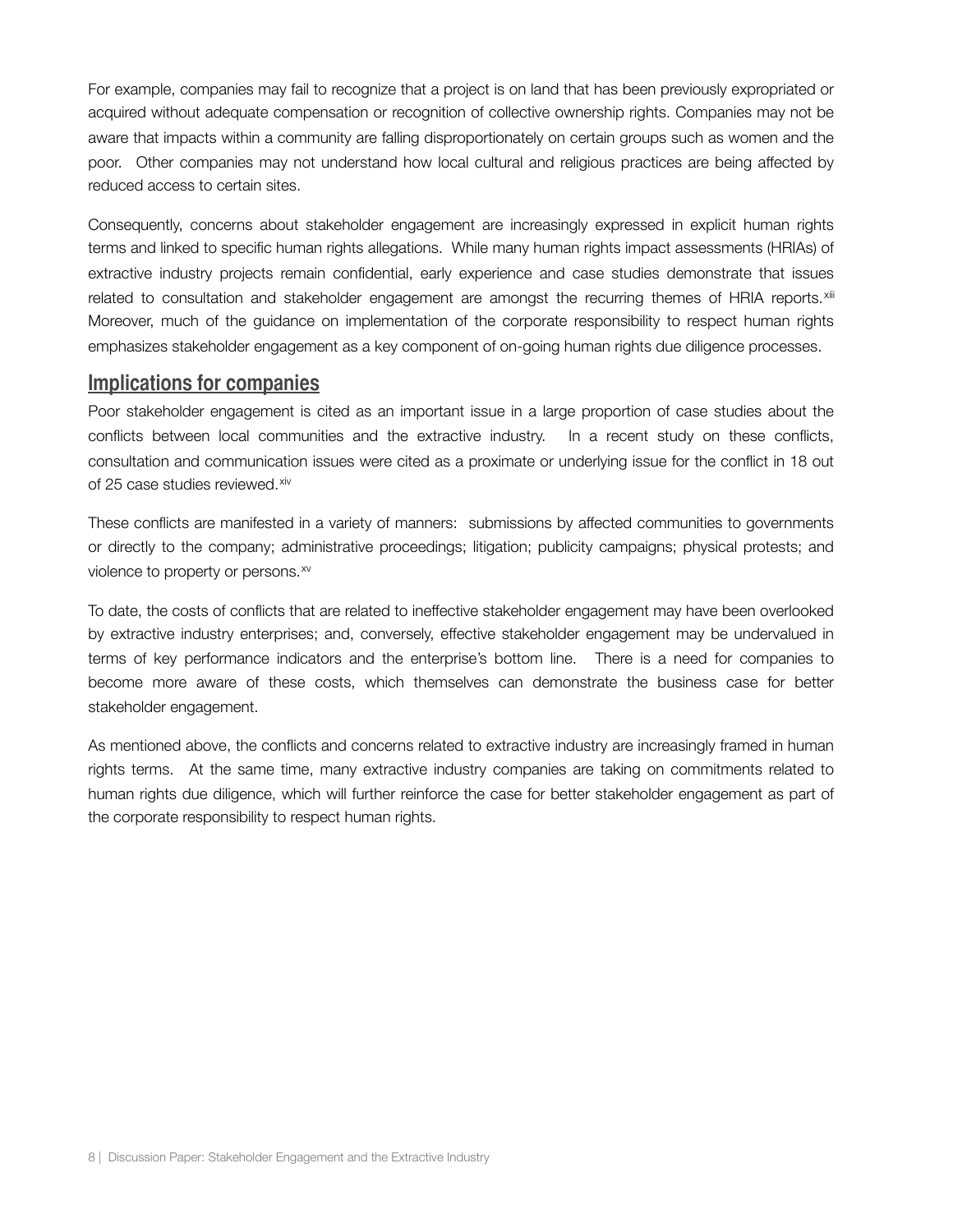#### **Implications of Poor Stakeholder Engagement[xvi](#page-28-14)**

| Implications for affected stakeholders                             | Implications for companies                                   |
|--------------------------------------------------------------------|--------------------------------------------------------------|
| • Heightened risks of adverse impacts across the full              | • Lost productivity due to project delays or disruption.     |
| spectrum of human rights, and risks of further                     | • Opportunity costs arising from the inability to pursue     |
| marginalization of vulnerable groups.                              | future projects and/or opportunities for expansion or        |
| • Some stakeholders are excluded from dialogue with                | for sale.                                                    |
| company and do not have meaningful opportunities                   | • Cost of additional staff time needed when conflict         |
| for expressing their views and concerns about the                  | arises or escalates.                                         |
| project.                                                           | • Loss of value to a company in failing to secure the        |
| • Diminished timeframe to gain understanding and                   | benefits of building sustainable community                   |
| prepare themselves for a project or for transitions                | relationships, a resilient supply chain, or a secure local   |
| during the project lifecycle.                                      | workforce.*(refer to endnote xvi)                            |
| • Limited channels for negative impacts or grievances to $\bullet$ | Potential alienation of stakeholders who feel that their     |
| be raised, discussed and remediated.                               | concerns are not being heard and/or provocation of           |
| • Temptation to use other means (blockages, protests)              | opponents.                                                   |
| in order to get a response to concerns.                            | • Creating unrealistic stakeholder expectations about        |
| • Diminished opportunity to localize benefits, including           | positive impacts and benefits, and lack of                   |
| jobs and business opportunities.                                   | understanding of potential negative impacts.                 |
| • Limited channels for workers from communities to                 | • Creating suspicion that the company has ulterior           |
| provide early warning about community concerns.                    | motives and something to hide.                               |
| Workers can be in conflict between their role as                   | • Limited appreciation of the full range of potential social |
| employees and as community members.                                | and human rights impacts. Heightened political, social       |
|                                                                    | and human rights risks and resulting missed                  |
|                                                                    | opportunities to mitigate such impacts and risks.            |
|                                                                    | • Claims, campaigns or lawsuits regarding alleged            |
|                                                                    | infringement of one or more human rights.                    |
|                                                                    | Frustration and turnover of staff in stakeholder             |
|                                                                    | engagement or community relation functions.                  |
|                                                                    | • Inability to follow-up effectively on commitments and/     |
|                                                                    | or respond to complaints.                                    |
|                                                                    | • Incoherent messages, actions and image in the local        |
|                                                                    | community.                                                   |
|                                                                    |                                                              |

# **3. Persistent Challenges Related to Stakeholder Engagement**

In this section, the discussion paper will delve deeper into some of the persistent challenges related to stakeholder engagement at the project level despite the existence of the various guidance documents discussed above.

The particular challenges highlighted are:

- Failure to adapt stakeholder engagement to the operational context.
- Failure to identify the right stakeholders.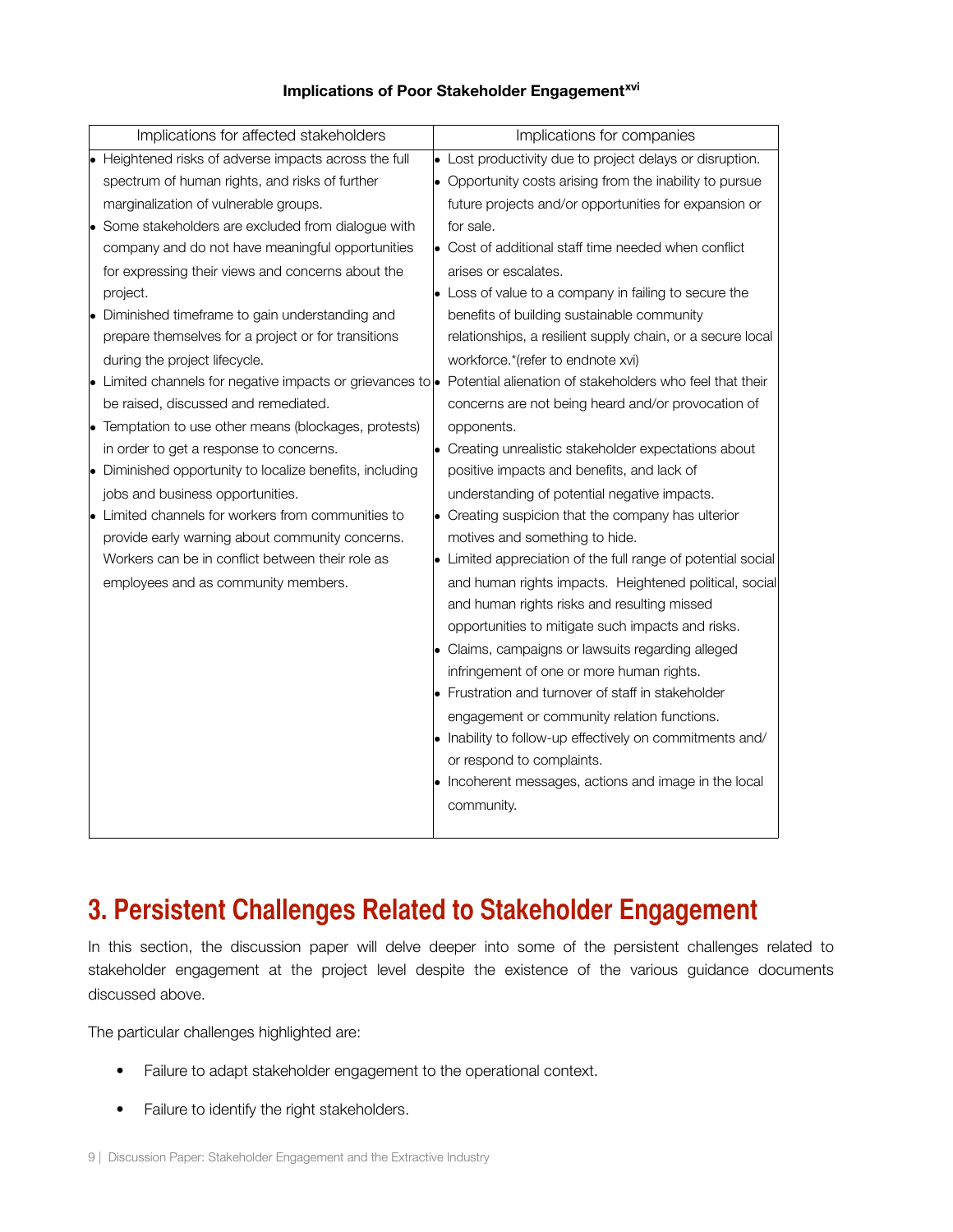- Failure to choose the right engagement activities.
- Lack of effective stakeholder engagement at early stages of exploration and project development.
- Lack of a strategic approach to stakeholder engagement across the project lifecycle.
- Lack of capacity and support for effective stakeholder engagement.

This non-exhaustive list prioritizes challenges that have been identified from experience in working with companies and communities at the project level, as well as from the recurring themes in complaints and case studies about extractive industry projects. This should not be taken to imply that all extractive companies face these challenges, or do so in all of their operations. However, experience suggests that they arise frequently enough to constitute gaps in good practice that merit particular attention.

Just as the OECD Guidelines are directed towards companies, so the proposed guidance is intended to be for the use of companies. This paper therefore does not address some of the persistent challenges for stakeholder engagement that relate to the lack of adequate national or regional consultation laws, policies and guidelines (or a lack of implementation of the same) at the domestic level.<sup>xvii</sup> The absence of a broadly accepted legal and policy framework for consultation about resource extraction projects at the national or sub-national levels can make it more difficult for an enterprise's own stakeholder engagement processes to succeed. The lack of an established legal framework for consultation is a particularly important impediment in the context of indigenous peoples' rights.<sup>xviii</sup> Conversely, where there are well-established procedures and guidelines for consultation and stakeholder engagement, there are improved chances that workers, communities and indigenous peoples are active partners and supporters of projects. While the discussion paper does not go into this aspect in more detail, nothing prevents the proposed OECD guidance from addressing this issue, should the OECD consider that to be helpful.

#### a. Failure to adapt stakeholder engagement to the operational context

Particular challenges arise where companies do not sufficiently adapt their stakeholder engagement strategies and approaches to their specific operational contexts. The best policies, procedures and intentions may fail to connect with local expectations, customs and traditions. Therefore, guidance on stakeholder engagement should not promote a "cookie-cutter" or "tick-box" approach, but rather should support the development of customized and context-specific engagement plans.

#### **Why are some companies getting this wrong?**

Among the reasons that some companies are getting this wrong are inadequate risk assessments prior to investment that result in limited understanding of political dynamics, local culture, customs and decision-making processes. As so many of the potential risks that a project faces are related to the project's interaction with people, it is crucial to have a deeper understanding of the lives, interests and perspectives of those people as soon as possible.

Furthermore, some companies do not involve stakeholders in designing or validating the processes and mechanisms for stakeholder engagement. If the objective of stakeholder engagement is to foster two-way communication, it is important that engagement strategies be customized to the needs and expectations of affected stakeholders.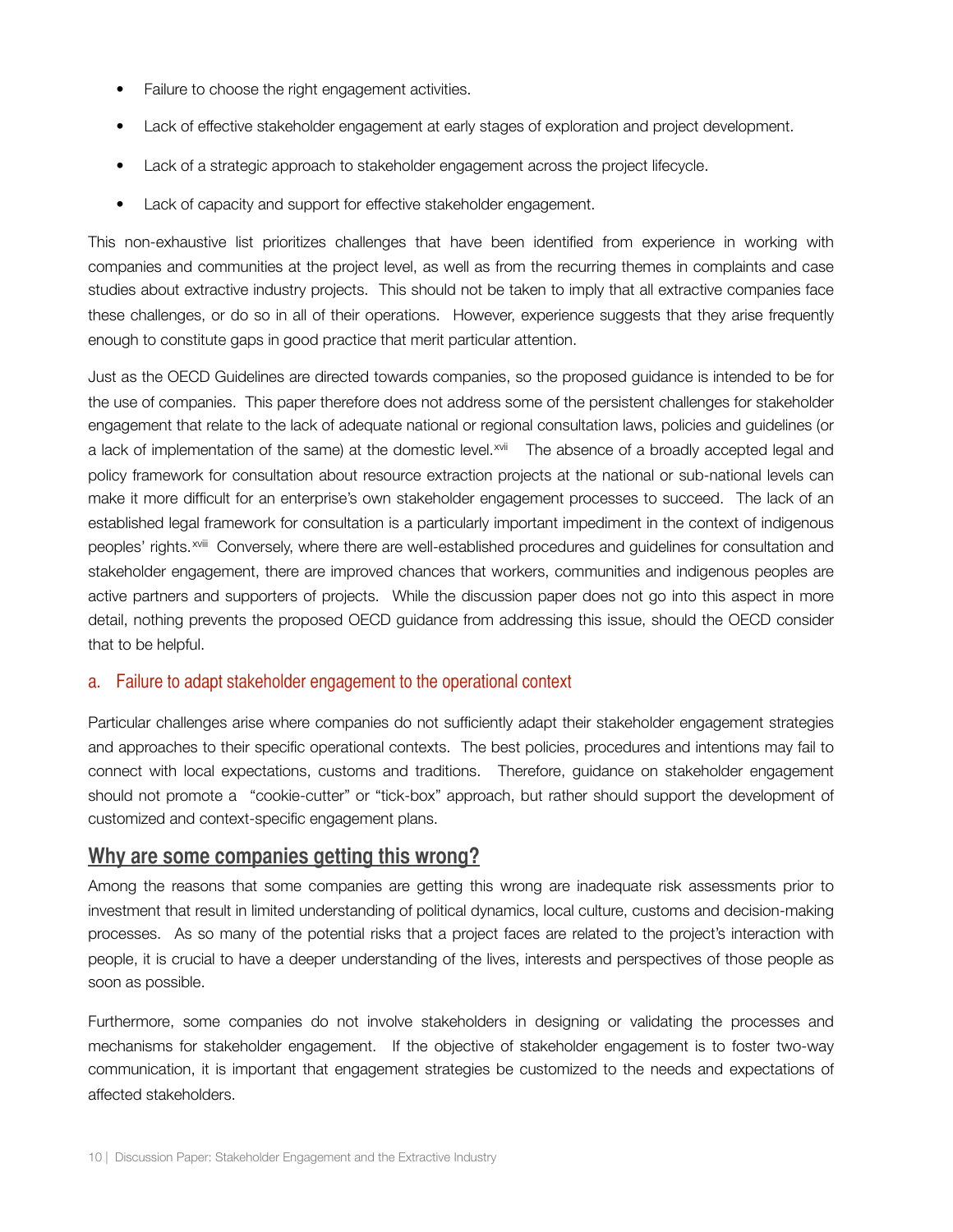Another potential pitfall for some companies is a limited understanding of legacy issues related to their specific project or to the extractive industry in the local area. Where there are historical issues and unresolved grievances, a company will need to adapt the mode and intensity of their stakeholder engagement in order to build trust. In addition, if there have been historical and unresolved adverse human rights impacts related to the specific project, a company will often need to engage with stakeholders on remediation strategies.

These problems may be more frequent at earlier stages of project exploration and development, where there may be a tendency to focus more on technical, financial and legal requirements and less on the broader social and environmental concerns of stakeholders. At earlier stages, stakeholder engagement may be seen as a pro forma undertaking and not as a key building block for the relationships that will sustain a project. In this regard, some companies can be misled through over-reliance on the advice of those promoting investment in the sector or region and who may dismiss the need for substantial engagement with affected stakeholders. Further discussion about the need for earlier stakeholder engagement in the project lifecycle is included below.

# **What can be done to adapt stakeholder engagement to the local context?**

Early due diligence and risk assessment on an operation's country and local context is needed to begin to adapt stakeholder engagement to local needs. This can involve integrating national and local personnel into the project team from the start, as well as engaging social and anthropological expertise.

Most importantly, it is necessary to speak to the affected stakeholders and their representatives. They are a critical source of information about the local context, as well as about any legacy issues and future expectations for the project. The need for improved stakeholder identification and mapping is discussed further below.

As is emphasized in some of the existing guidance, it is a good practice to obtain an agreement on the process of engagement with affected stakeholders from the outset of a project. This may be a requirement when engaging with indigenous peoples within the context of free, prior and informed consent. Preliminary "engagement about engagement" is a key strategy for respecting local customs, building trust and enabling meaningful input into a project.

#### **Proposed Guidance**

Therefore, it is suggested that a module of the proposed guidance should address the following questions:

- How do you link stakeholder engagement to initial project risk assessment?
- How do you include affected stakeholders in the design and validation of your stakeholder engagement plans?
- How do you gain understanding of legacy issues and engage with affected stakeholders to resolve them?

#### b. Failure to engage with the right stakeholders

There is sometimes confusion about who are relevant stakeholders for the purpose of "stakeholder engagement". Some companies may have a tendency to have a very inclusive definition of everyone with an interest in the company's operations. There also may be a tendency to prioritize those with the most influence over a project.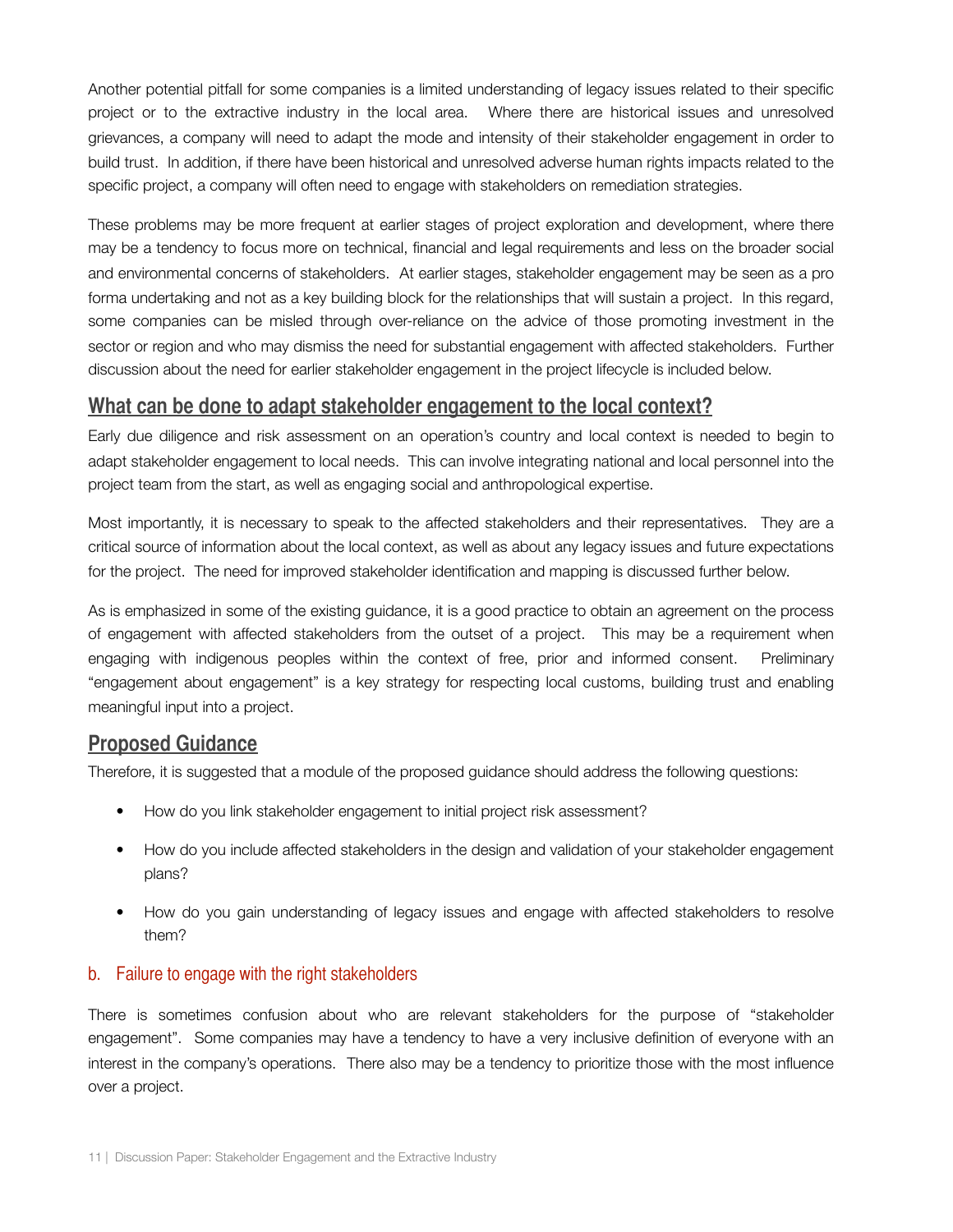As noted earlier, for the purposes of stakeholder engagement under the OECD Guidelines, the priority is *affected stakeholders*, which also requires attention to their legitimate representatives. In other words, the most important stakeholders are those who are at risk of adverse impacts from the company's operations over the project lifecycle—namely members of local communities, including workers and groups or populations that may be particularly vulnerable and therefore require specific attention, such as indigenous peoples, women or children. Many potentially vulnerable groups are also the subject of specific international human rights instruments, focused on the protection of their human rights.<sup>xix</sup>

# **Why are some companies getting this wrong?**

As suggested above, there is an important distinction between those who have influence over a multinational enterprise and those who experience the impacts of the enterprise's activities.

A typical stakeholder-mapping tool is divided into four quadrants with the horizontal axis representing influence and the vertical axis representing impact. When engaging in stakeholder mapping from a company-centered perspective, the prioritization is often on the high influence / high impact quadrant followed by the high influence / low impact quadrant. The focus of stakeholder engagement therefore tends to be on formal representatives and powerful community members, as well as government officials and investors.



Community members, workers, indigenous peoples and other potentially vulnerable groups may be overlooked in stakeholder mapping exercises that are based on influence, or else they may be identified, but not acted upon, because of their lack of influence. However, a rights-based perspective requires that priority be placed on those most at risk of negative impact. In other words, the quadrant that represents high impact / low influence requires particular attention. However, from experience, this often receives little, if any, attention.

This shift in focus from "risk to company" to "risk to people" therefore implies greater attention to vulnerable groups. However, assessing vulnerability is difficult, as vulnerable individuals and groups tend to be less visible in a community and are less likely to have an organized voice. Vulnerable groups are therefore less likely to participate in formal stakeholder engagement processes, and companies are less likely to identify them and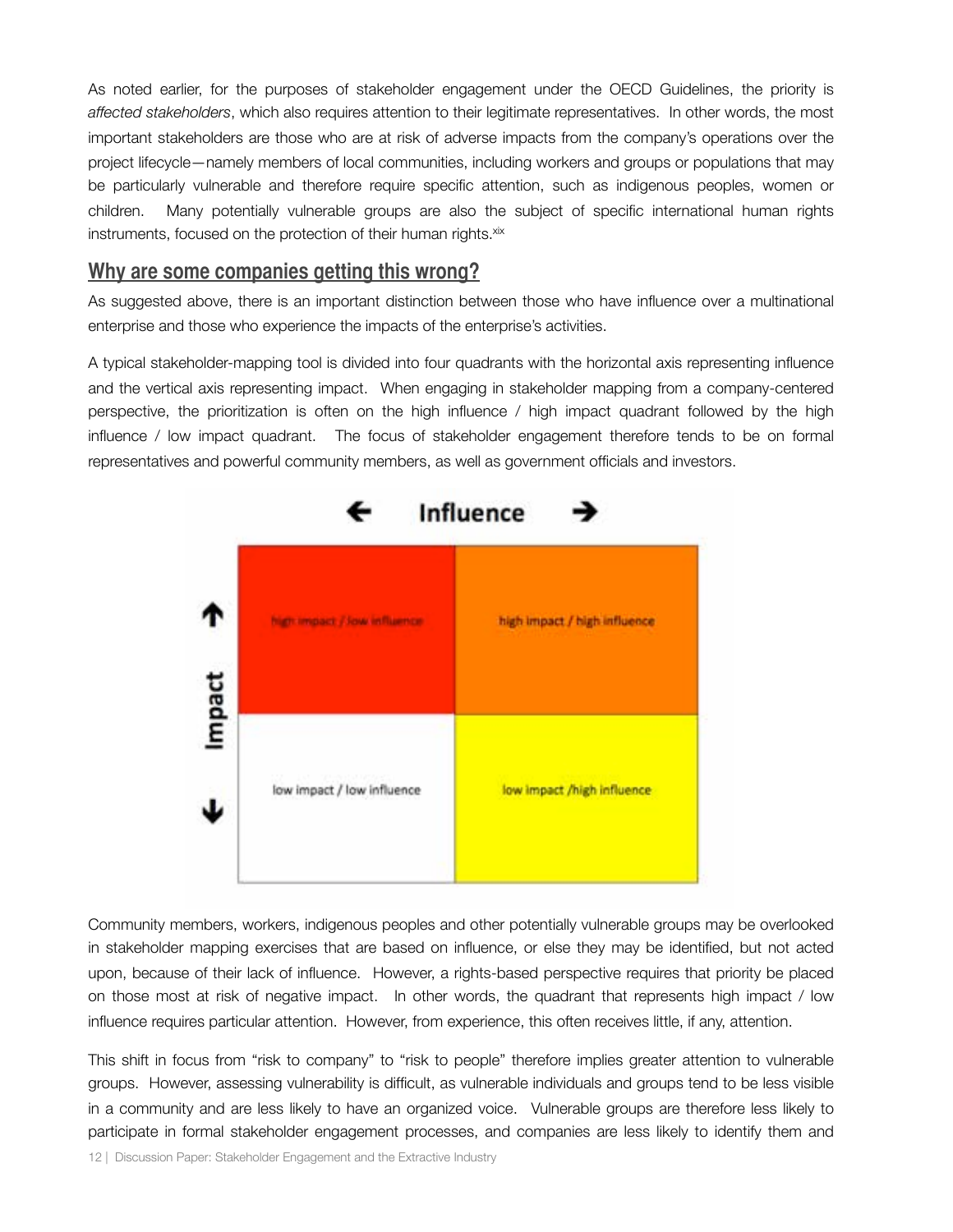include their perspectives. Without specific skills and strategies to assess vulnerability, companies may have little engagement with those who are most at risk of adverse impacts.

Community members, workers, indigenous peoples and other potentially vulnerable groups may have their concerns and issues raised by informal representatives or non-governmental organizations with whom some companies may be reluctant to engage. There are complex questions about how to determine the legitimate representatives of affected stakeholder groups. Engagement with formal representatives such as traditional or elected community leaders may need to be guided by specific rules and protocols. However, this should not preclude other forms of engagement with informal representatives who can demonstrate a legitimate role in representing affected stakeholder views.

Some companies may also be reluctant to engage with "opponents" or "critics" of a project, who purport to represent the concerns of certain directly affected groups, for fear of confrontation or difficult debates. There is perhaps a tendency to see these groups as less relevant or lacking legitimacy; or to consider that engaging with them gives them a legitimacy that they don't deserve. While specific engagement strategies may be required to deal with such critics, it is nonetheless important to recognize when they are often important proxies for affected stakeholders and vulnerable groups.

The underlying issue at this point is that some companies may not be engaging directly with certain kinds of affected stakeholders and that there may be risks and impacts that result from these blind spots. Furthermore, it is nearly impossible to communicate and build trust with individuals and groups with whom you do not have a relationship.

### **What is needed to improve stakeholder identification?**

Companies should invest in stakeholder mapping exercises as early as possible; and, as will be discussed below, additional mapping exercises should be undertaken on a periodic basis to identify new stakeholders that may be affected by different aspects and phases of a project. These stakeholder mapping exercises need a greater focus and follow-up on those who are at risk of impact, and especially on vulnerable groups. Focusing on impacts and vulnerability implies that companies use multiple channels and sources of information to identify affected stakeholders and their legitimate representatives.

In addition, stakeholder mapping typically involves the community relations specialists in the company. Such experts are, however, often much less aware how company design or operations might inadvertently pose a risk to people. Integrating the perspectives of a broader group of company staff, including technical experts, can provide a more accurate assessment of which stakeholder groups are vulnerable to human rights risk.

Identifying the full range of affected stakeholders may require greater acknowledgment of and engagement with informal representatives of communities, or of groups within communities, as well as with proxies for the perspectives of different vulnerable groups. In this regard, it could be helpful for companies to have a better understanding of how to identify effective proxies, as well as to have effective strategies for engaging with informal representatives and "critics".

## **Proposed Guidance**

Therefore, it is suggested that a module of the proposed guidance should address the following questions:

• How do you conduct a rights-based stakeholder mapping exercise that focuses on potential impacts?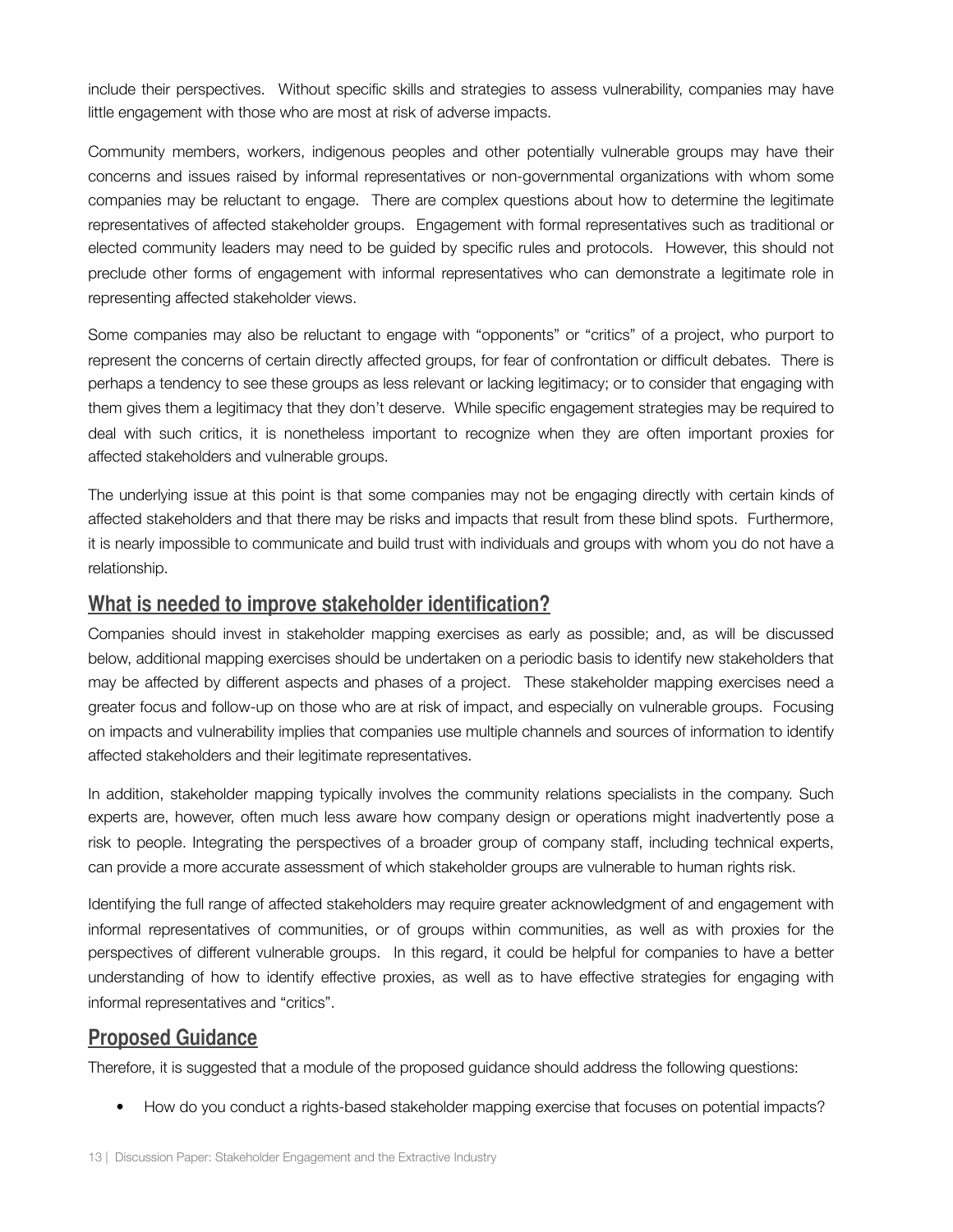- How do you identify vulnerable groups that may not be visible?
- How do you engage with informal representatives and other proxies for vulnerable groups?
- How do you assess the extent to which critical voices are raising broader concerns?

#### c. Failure to choose the right engagement activities and mechanisms

Under the Guidelines, "engagement" is meant to be an on-going process of two-way communication that implies the good faith of all participants. It should serve to foster a relationship of confidence and mutual trust between enterprises and the societies in which they operate.<sup>xx</sup> Therefore, not only do companies need to engage with the right stakeholders, it is also important for them to choose the engagement activities and mechanisms that will provide stakeholders with meaningful opportunities for input and two-way communication about the project. There are a wide variety of potential mechanisms for companies to share information, elicit feedback and explore issues of concern with affected stakeholders; however, there is often dissatisfaction about the manner in which stakeholder engagement takes place.

#### **Why are some companies getting this wrong?**

| Pitch |                       | Disclose |                    | <b>Consult</b> |                   | Collaborate |                   |  | Agree                                                                          |  |
|-------|-----------------------|----------|--------------------|----------------|-------------------|-------------|-------------------|--|--------------------------------------------------------------------------------|--|
|       | $\bullet$ One-way     |          | $\bullet$ One-way  |                | $\bullet$ Two-way |             | $\bullet$ Two-way |  | $\bullet$ Two-way                                                              |  |
|       | $\bullet$ Communicate |          | Inform about risks |                |                   |             |                   |  | • Focused on sharing $\bullet$ Focused on sharing $\bullet$ Focused on sharing |  |
|       | benefits of project   |          | and adverse        |                | information       |             | actions           |  | decisions                                                                      |  |
|       |                       |          | <i>impacts</i>     |                |                   |             |                   |  |                                                                                |  |

#### **Different modes of stakeholder engagement**

Within these different modes of engagement activities, there can be a tendency for companies to focus disproportionately on "pitch" activities, characterized by the one-way communication of information selected, presented and controlled by the company. Affected stakeholders may feel that they are being "sold" on the purported benefits of a project. It is often perceived that companies naturally emphasize potential positive impacts while glossing over risks and dismissing potential adverse impacts. Particularly in contexts where there are legacy issues related to the extractive industry, information provided by companies may be viewed with suspicion unless it is independently verified.

Even where companies move towards "disclose" activities, where they share some or all of the potential negative impacts that the company will be seeking to mitigate, communities may still feel they lack the opportunity to have a real dialogue about their questions or priority issues.

Companies may be more comfortable in a "pitch" mode, particularly at early project phases when they want to explain the project details to the affected stakeholders. Moreover, initiating an open dialogue about adverse impacts and community concerns may be seen as "opening up Pandora's box" by framing issues in a negative manner and/or giving credence to project opponents. Furthermore, the other modes of engagement (consultation, collaboration and agreement) are more intensive, time-consuming and stray into broader social, environmental or political issues that are beyond the company's control.

Regardless of the mode of engagement selected, companies are also sometimes criticized for not communicating effectively and respectfully. This can result from a failure to adapt engagement activities to local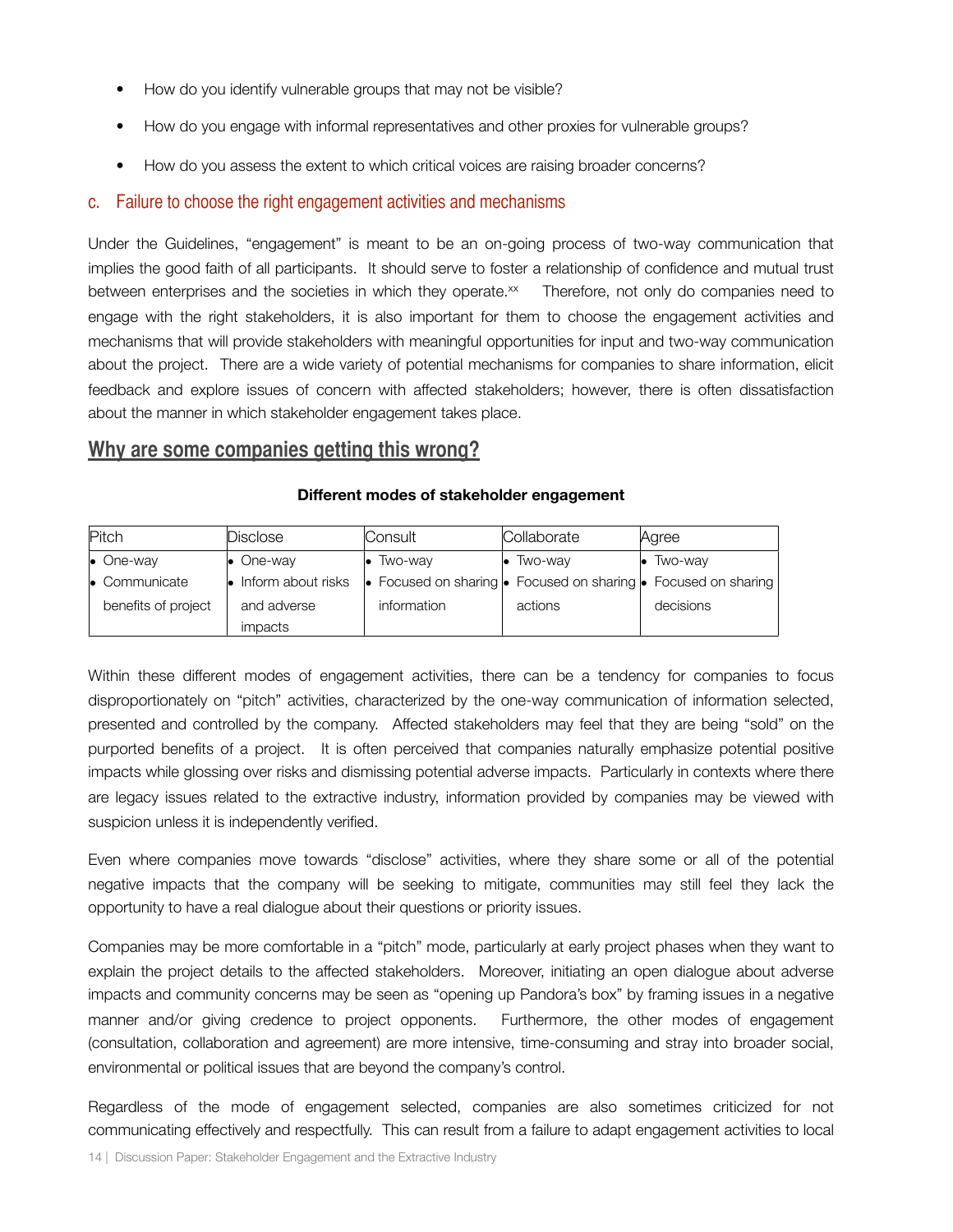customs and traditions. For instance, the use of local languages is extremely important—both as a sign of respect and to ensure that information provided can be understood. Technical information needs to be summarized and illustrated in a manner that is comprehensible to the local community. The timing of stakeholder engagement activities needs to be chosen carefully so as not to conflict with traditional activities.

One of the main underlying issues is attaching the wrong level or type of engagement to a stakeholder group. For example, information disclosure is going to be unsatisfactory to stakeholders who insist on being consulted.

# **What is needed to improve stakeholder engagement activities?**

The Guidelines focus on two-way communication in their definition of stakeholder engagement; therefore, there is an immediate needed to prioritize consultation, collaboration and agreement as important modes of engagement. While the "pitch" and "disclosure" modes of engagement are perfectly valid, and disclosure in particular is a prerequisite for other modes of engagement to be meaningful, they are not sufficient to build relationships, partnerships and trust around a project. From a due diligence perspective, they also do not provide opportunities for affected stakeholders to provide feedback and input about concerns or adverse impacts. They therefore need to be supplemented with the other modes of engagement that move towards consultation, collaboration and agreement. They need to be supported by credible information about the topics of local concern and in an appropriate form for local consumption.

For affected stakeholders, it is important to believe that the company is listening to them and involving them in meaningful dialogue and decision-making. As discussed above, involving affected stakeholders in the design and selection of engagement activities and mechanisms is an important factor for success. Also, given the need to focus on impacts and vulnerability, it is necessary to have multiple modes of engagement that can be used, evaluated and revised at different points in the project lifecycle. This is discussed further below in terms of a strategic approach to stakeholder engagement.

## **Proposed Guidance**

Therefore, it is suggested that a module of the proposed guidance should address the following questions:

- When different modes of engagement are appropriate, and at which different moments at the project level?
- What different modes of engagement are necessary to align with the expectations and needs of different stakeholders and their representatives?
- How do you ensure that all modes of engagement are respectful and effective?

#### d. Lack of effective stakeholder engagement at early stages of exploration and project development

A related and recurrent theme is that stakeholder engagement often does not begin early enough in the project lifecycle. Affected stakeholders sometimes perceive that they are only consulted as "rubber stamps" when the project is a "done deal" and agreement has been obtained with the formal and influential actors.

This is problematic because it deprives stakeholders of the opportunity for meaningful input on a project at the early stages where adjustments are possible and local or traditional knowledge can be effectively integrated into project design. Late engagement can also erode the foundation of good faith and trust at the project level.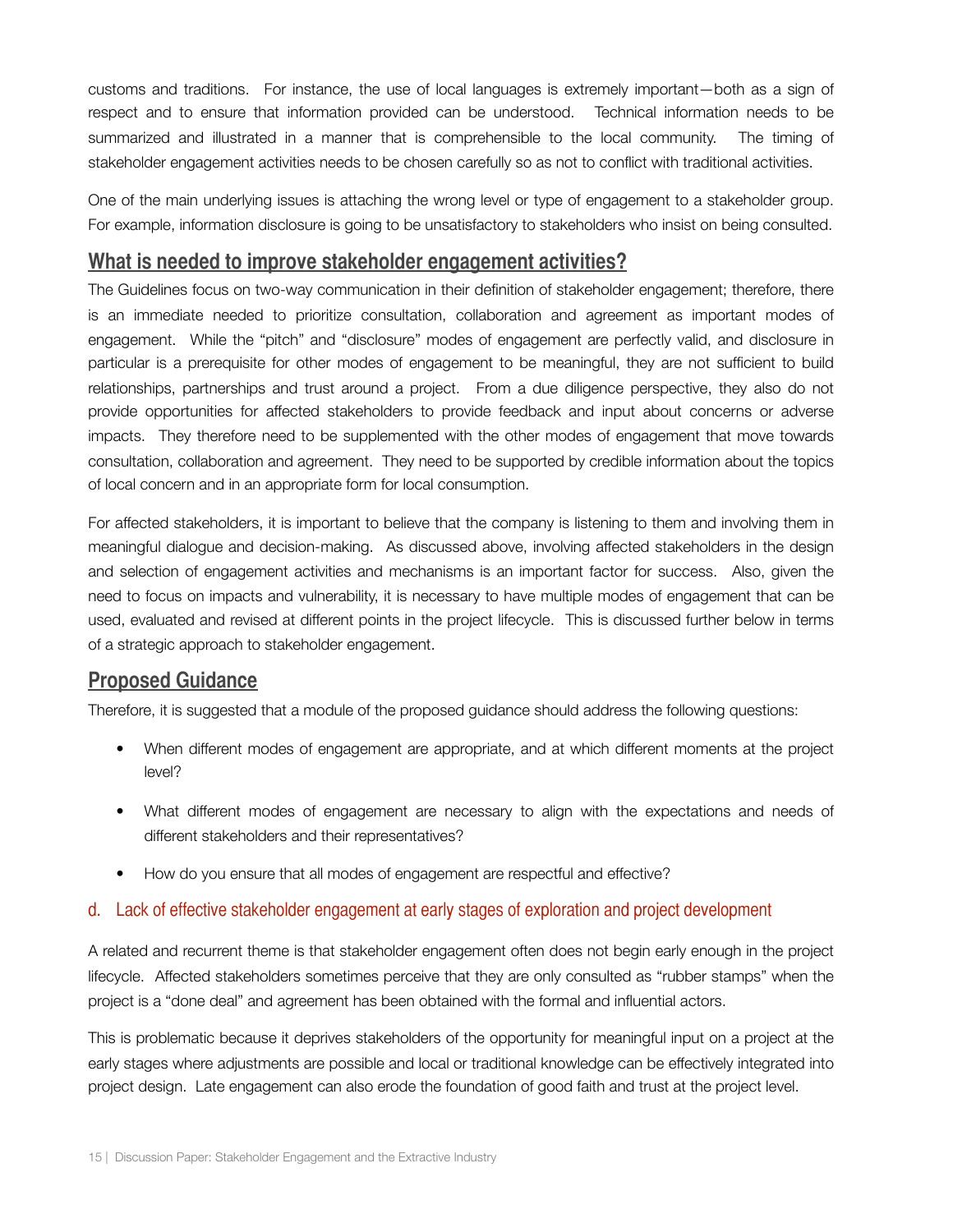# **Why are some companies getting this wrong?**

The reasons why some companies are not doing effective stakeholder engagement at the earlier project stages include the tendency towards secrecy during exploration activities as a result of competition for scarce resources. Furthermore, there is often an attitude of caution about not raising expectations and potential demands of affected stakeholders before it is confirmed that an exploration project will become a viable operation. Hence, maintaining confidentiality over outcomes is compounded by also being discrete about process.

In addition, there are more limited financial and human resources within the small and medium enterprises often involved in exploration and development, and limited budgets ascribed to these phases when conducted by larger enterprises. Especially in difficult economic times, those conducting exploration may be under significant pressures to deliver results on timelines that may squeeze out the time required for early stakeholder mapping and engagement.

### **What is needed to improve stakeholder engagement at early project phases?**

The key to improved stakeholder engagement at early project phases is reinforcing the business case, as well as the due diligence requirements, so that companies, not least small and medium exploration and development companies, dedicate the necessary resources to this as a strategic business objective. The business case would be greatly reinforced if an economic value or premium were to be placed on strong stakeholder engagement by eventual purchasers of projects, recognizing its value in reducing risks of later disruptions or delays to operations. More generally, a better understanding within the extractive industry of the importance and benefits of stakeholder engagement across the entire project lifecycle should also reinforce the case for early stakeholder engagement. This is discussed further below.

It would also be useful if there were additional tools and technical assistance for small and medium enterprises in designing and implementing stakeholder engagement plans and activities that are appropriate to the size, scope and context of their operations.

# **Proposed Guidance**

Therefore, it is suggested that a module of the proposed guidance should address the following questions:

- How do you design stakeholder engagement strategies for the earliest project stages?
- What sort of information do you need to give to affected stakeholders before you have a proven project?
- How can stakeholder engagement and due diligence be adapted for small and medium enterprises?
- How should companies that acquire rights or projects conduct due diligence about prior stakeholder engagement at earlier project stages?

#### e. Lack of a strategic approach to stakeholder engagement across the project lifecycle

One of the key challenges for extractive industry companies is to develop a strategic approach to stakeholder engagement across the lifecycle of a project, due to the long timeframes, lifecycle transitions (from exploration to development to construction to operation and closure) and potential changes in ownership. While some of the existing guidance and literature suggests that a lifecycle approach to stakeholder engagement is a good practice, local communities still witness significant ebbs and flows in the practices on the ground.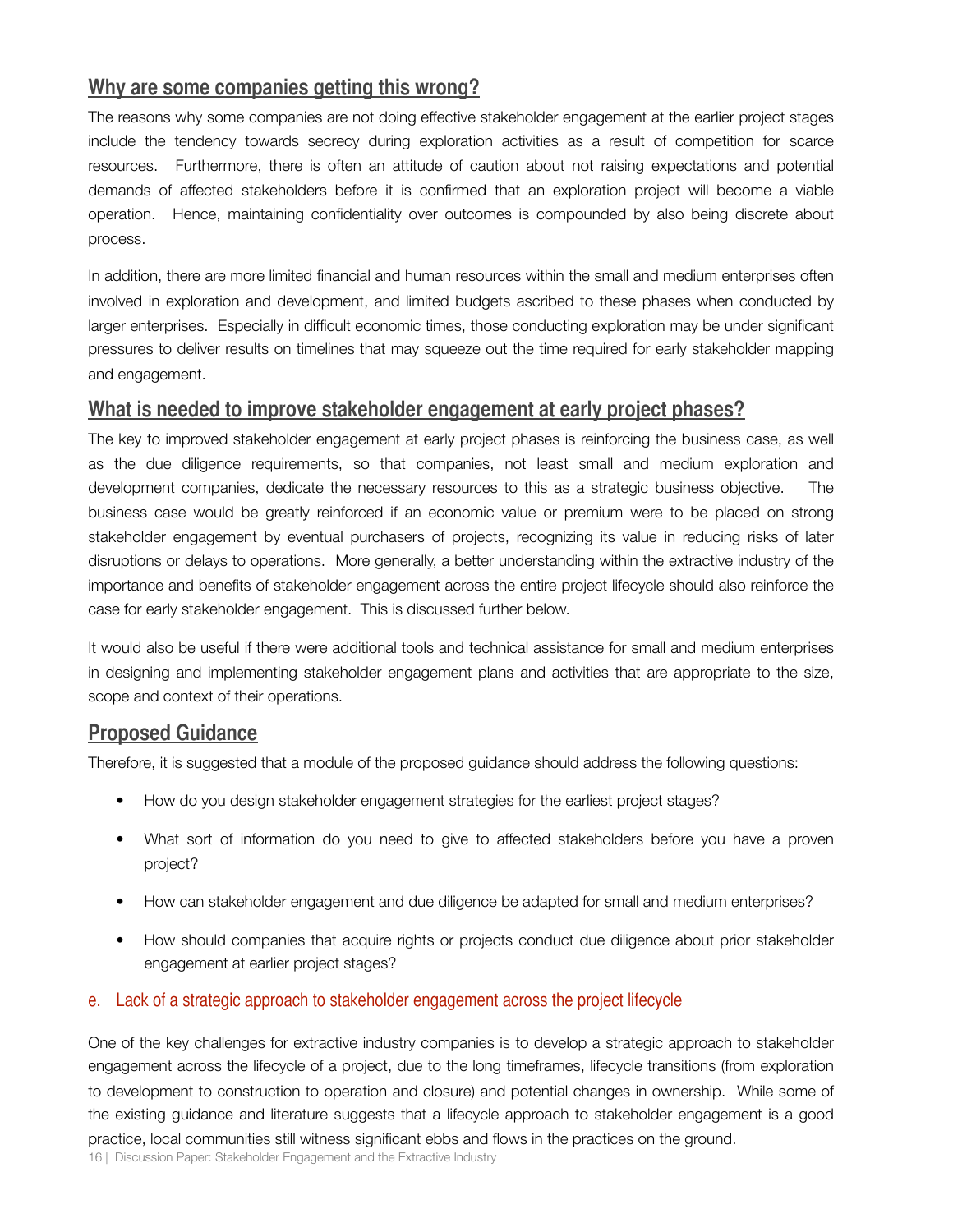# **Why are some companies getting this wrong?**

Far too often, stakeholder engagement plans are designed for the minimum requirements for initial permitting or formal impact review processes. If longer-term stakeholder engagement plans are required (e.g. by regulation, financing requirements, etc.), they sometimes are not implemented, evaluated and updated in a systematic manner once the project has been permitted. As a result, stakeholder engagement may be seen as a one-time event that serves a specific business purpose (i.e. obtaining a permit) rather than an on-going process that supports a relationship with local communities.

Furthermore, as a project progresses beyond the initial stages, companies may not have mechanisms that allow "new" affected stakeholders to identify themselves and raise concerns about adverse impacts they are experiencing. This may result from becoming habituated to engaging with a limited set of stakeholders that were identified at an earlier stage of the project. It also may reflect a lack of open communication channels and responsive grievance mechanisms at the project level. This sort of "closed circle" of engagement may lead to important blind spots with respect to a company's risks and impacts.

Furthermore, if approached as a one-time event for permitting, companies may not conduct adequate stakeholder engagement around major changes or transitions in subsequent project phases. These are important points in the project lifecycle when new concerns often surface and different stakeholders may be affected; and, therefore, these are important moments during which to be proactive and engage affected stakeholders using various modes and techniques. These are also logical times to revise and update stakeholder-mapping exercises and engagement plans.

Other concerns about a non-strategic approach to stakeholder engagement include limited on-going disclosure of impacts and benefits and monitoring of results, and limited recording and follow-up on commitments. These kinds of gaps in company practice consistently undermine trust and lead to perceptions of bad faith.

In addition, stakeholder engagement is not always supported by an effective project-level grievance mechanism. This is another sensitive area where companies may fear that they are opening a "Pandora's box" by creating a grievance mechanism and therefore may be reluctant to do so. This may result in affected stakeholders having no way to raise their concerns and grievances, either informally or formally. Furthermore, there may be a tendency to deal with grievances in an adversarial manner (through a company's legal department), with less potential for convergence with stakeholder engagement than through dispute resolution techniques that emphasize early dialogue and dispute resolution.

## **What is needed to make stakeholder engagement more strategic?**

This discussion points towards the need to develop a comprehensive and strategic stakeholder engagement plan for the lifecycle of a project as part of on-going due diligence. A comprehensive and strategic plan would be deployed in an integrated manner across departments and would be linked to various monitoring and management systems, as well as communications and reporting functions, and ideally to a credible and accessible grievance mechanism.

As stakeholders may be affected by a project in different ways at different stages of its lifecycle, it is important for stakeholder mapping to be undertaken on an on-going basis. For instance, stakeholder mapping can be part of on-going human rights impact assessments. Having open channels of communication and accessible grievance mechanisms can permit affected stakeholders to self-identify and bring their concerns forward to the company.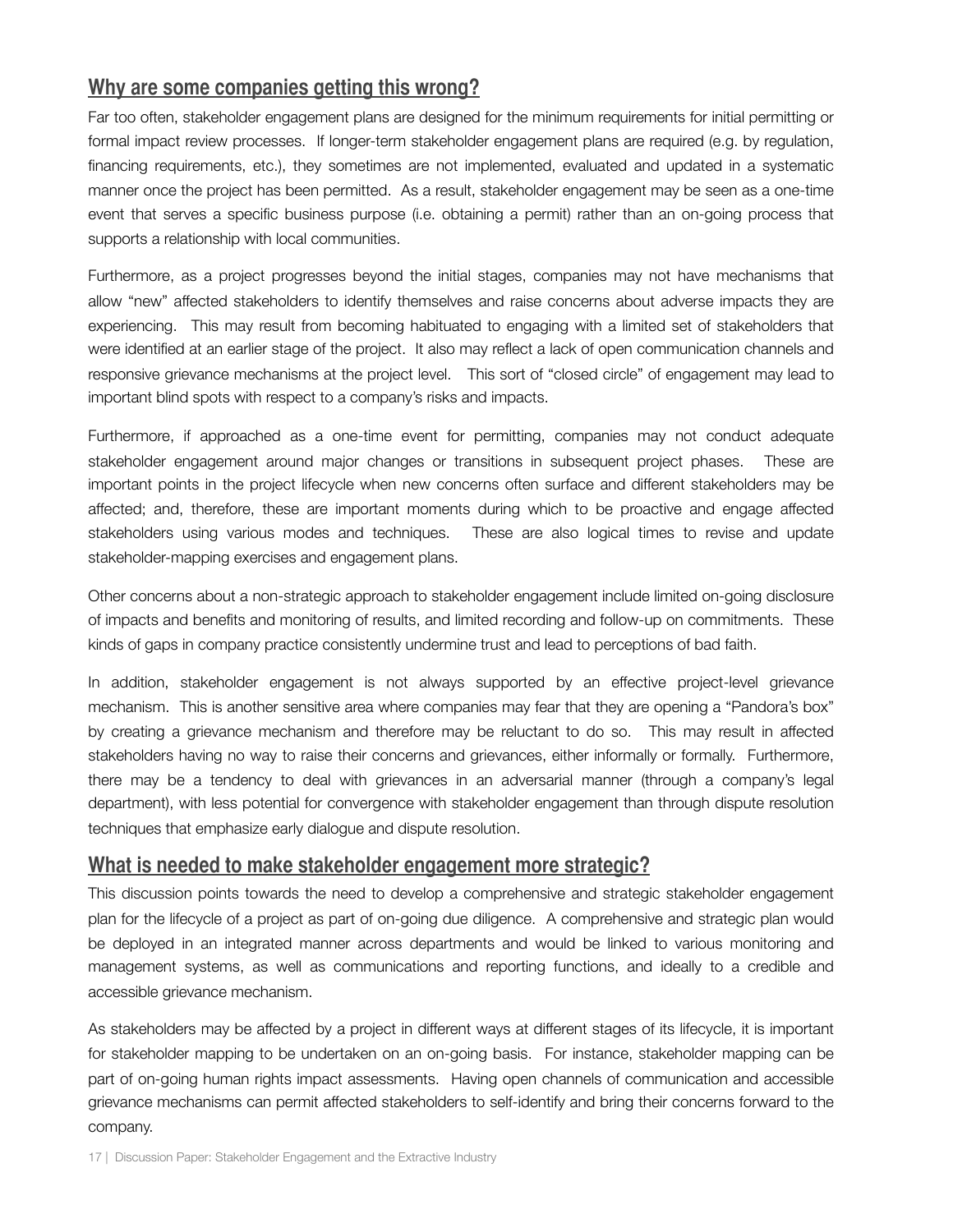Such a plan would identify key transition points in the project lifecycle where new adverse impacts may arise and where the company will need to engage proactively to inform and prepare workers and communities to benefit as much as possible, and to consult on potential measures to avoid or remediate adverse impacts. A strategic engagement plan would also be supported by periodic evaluation and revisions of stakeholder engagement strategies at different points within the project lifecycle, particularly at the key transition between project phases or between different owners.

As discussed above, it would be strategic for companies to engage with affected stakeholders about their proposed stakeholder engagement plans in order to ensure that they are responsive to local needs and expectations. The biggest strategic shift required is to put the affected stakeholders at the center of engagement efforts rather than the company.

Grievance mechanisms are also part of an ongoing human rights due diligence process and can provide information about stakeholder concerns—including with respect to stakeholder engagement activities (or lack thereof). Individual grievances and emerging patterns of grievances can be analyzed to identify vulnerable individuals, beyond the level of groups, and to suggest issues on which stakeholder engagement and impact mitigation efforts should be focused in a proactive manner. The reverse is often true, whereby effective stakeholder engagement can help identify and remediate grievances and contribute to greater respect for human rights. Together, effective stakeholder engagement and grievance mechanisms are mutually-supporting pillars for improved respect for human rights and community welfare by companies.

A broader understanding of the purposes of stakeholder engagement is required if companies are going to make these additional efforts. More strategic stakeholder engagement is not about sending community relations staff out to do more of the same. It is a comprehensive effort that should be focused on building relationships, identifying the risks and impacts, and integrating that knowledge into the decision-making and actions of all relevant departments and functions as well as the company leadership.

#### **Proposed Guidance**

Therefore, it is suggested that a module of the proposed guidance should address the following questions:

- How do you design a stakeholder engagement plan beyond permitting?
- How do you identify and integrate new stakeholders into your engagement plan on an on-going basis?
- How do you review and recalibrate your stakeholder engagement plans and activities on an on-going basis?
- How do you follow-up with affected stakeholders about risks, impacts, commitments and remediation efforts?
- How do you link stakeholder engagement with an operational-level grievance mechanism?

#### f. Lack of capacity and support for effective stakeholder engagement

Stakeholder engagement is a complex activity and requires special skills that are quite different from the technical skills needed to design, construct and operate an extractive industry project. Stakeholder engagement is not just about conveying information or holding a town hall meeting, and should be understood and valued as a key success factor for corporate and broader societal objectives for the extractive industry.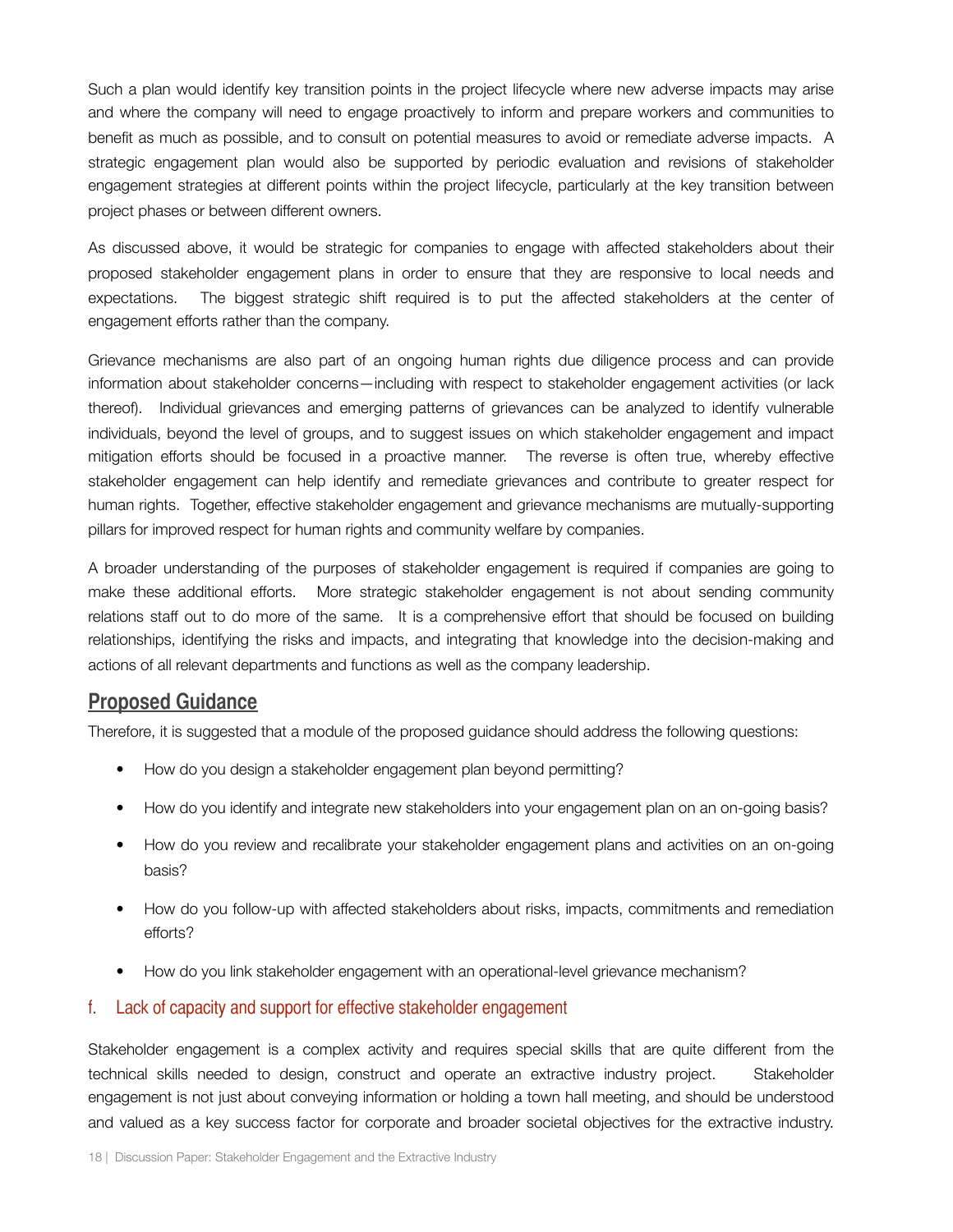Stakeholder engagement therefore requires internal support in terms of coherent policies, operational procedures and management systems—including alignment between the objectives and performance incentives of different internal departments. It also requires an investment of time and resources and a recognition of the discrete skill-sets and training required.

## **Why are some companies getting this wrong?**

Some extractive industry companies may have a tendency to focus narrowly on technical objectives and production targets, prioritizing internal resources to support the "core business" and marginalizing stakeholder engagement functions within the organizational hierarchy. Stakeholder engagement functions may be placed within departments with limited decision-making authority and internal influence within the company. This may result in stakeholder engagement personnel being disconnected from key decision-making points or 'gateways' in a project's development. It may also result in the need for time and other resources for effective stakeholder engagement – including proper disclosure as well as two-way modes of consultation, collaboration and even agreement with communities – being consistently discounted and subordinated to other business drivers of a more short-term and immediately tangible nature.

Furthermore, stakeholder engagement personnel may be contradicted and undermined by the actions of other departments. For instance, the communications department may launch a national advertising campaign that is perceived to be insensitive to local concerns; an exploration or construction team may undertake activities on areas that are sensitive to local stakeholders without adequate forewarning and agreement; or company staff from outside the project area may act in local communities in ways that are perceived to be arrogant and dismissive of local traditions.

Currently, there also may be a tendency to delegate stakeholder engagement and related tasks to outside consultants that are not integrated into the company's operations. The outside support of third parties may be useful and necessary in some situations (e.g. when dealing with a legacy issue or a conflict), but the overall purpose should be to embed stakeholder engagement within a company's business objectives, operations and staff capacity.

## **What is needed to improve internal capacity and support for external engagement?**

A strategic stakeholder engagement plan should be supported by a company's overall policy framework that articulates it as an integral part of due diligence and corporate responsibility objectives. It is important to ensure that these objectives are increasingly aligned and not contradicted by other operational requirements and performance incentives. A lifecycle approach to stakeholder engagement also points towards the need for better management systems at the corporate level, including tools for tracking, analysis and follow-up of information gathered and indicators for measuring performance and progress.

In addition to their place in the organizational hierarchy, stakeholder engagement personnel need adequate skills and training, and opportunities to develop their capacity—both to address the external engagement challenges discussed above, and to engage internally to translate and integrate stakeholder feedback into company decision-making and implementation. It would also be helpful to further define the circumstances in which external support for stakeholder engagement – for example through the engagement of a neutral facilitator – may be appropriate and beneficial.

## **Proposed Guidance**

Therefore, it is suggested that a module of the proposed guidance should address the following questions: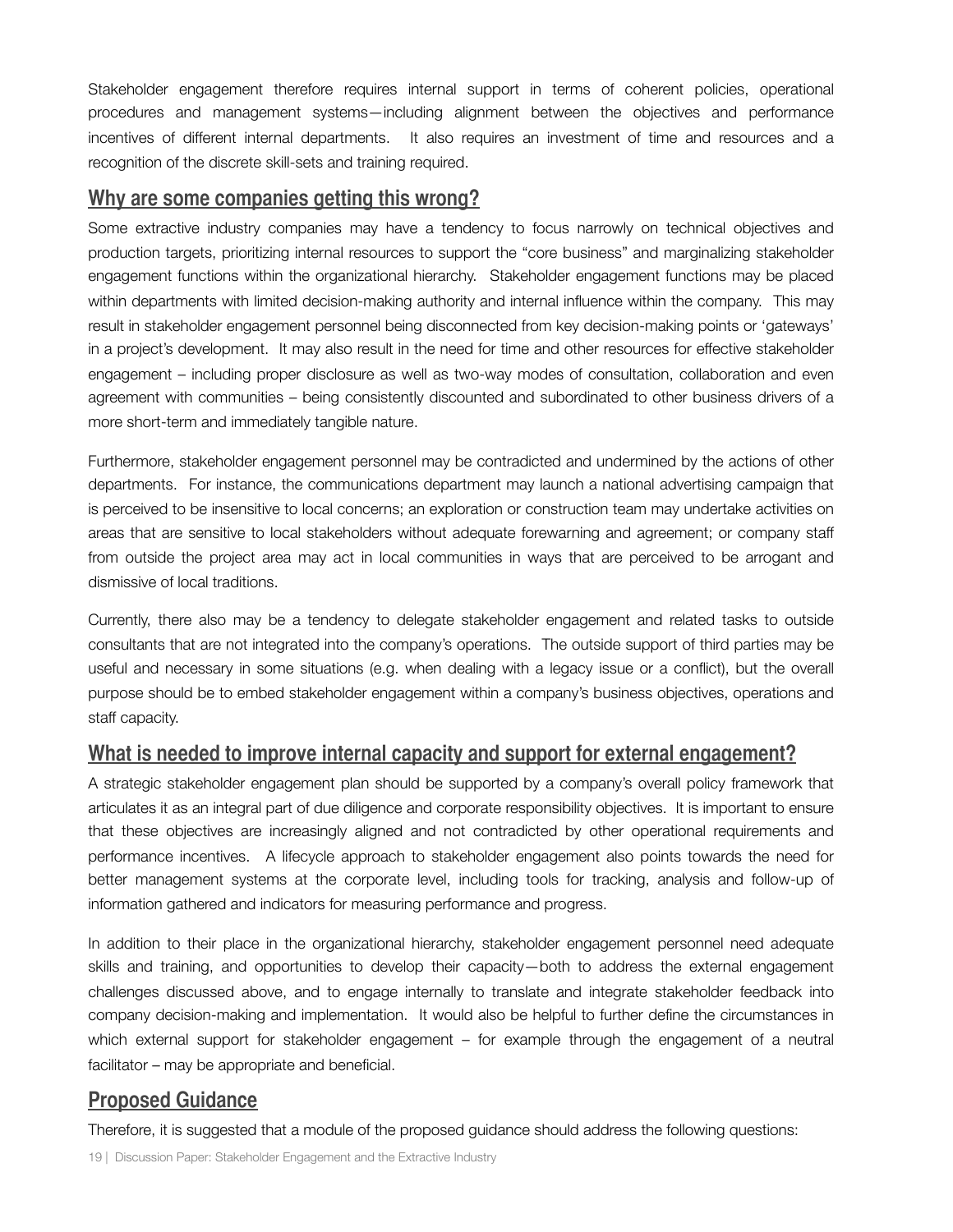- How do you build the internal capacity for stakeholder engagement?
- How do you embed and empower the stakeholder engagement function?
- How do you ensure other departments are aligned with your stakeholder engagement?
- When and how do you involve neutral and outside parties in your stakeholder engagement?

#### g. Summary of persistent challenges for stakeholder engagement at the project level

This overview of the persistent challenges for stakeholder engagement at the project level highlights some of the gaps between existing guidance on the one hand, and the frequent reality of current practice on the other.

There are some recurrent themes in this analysis of what is needed to advance good practice on the ground: first, the need to strengthen the life-cycle approach to stakeholder engagement, so that it becomes an embedded and on-going part of business operations; and, second, the need for a rights-based approach to stakeholder engagement that focuses attention on the affected communities, including workers and vulnerable groups, and expands their participation in the design, implementation and evaluation of stakeholder engagement plans.

A comprehensive rights-based approach to stakeholder engagement across the project life-cycle should be understood as strengthening good practice in terms of international standards, as well as meeting the expectations and respecting the rights of affected stakeholders. Strengthening this approach is one of the main opportunities for the proposed guidance under the Guidelines.

Using a human rights lens can have a transformative effect on the purpose, timing and modes of stakeholder engagement and can contribute to more effective due diligence and consensus-building at the project level. Arguably, a rights-based approach to stakeholder engagement represents best practice and can help fulfill the extractive industry's commitments to international human rights standards, including the new chapter on human rights in the Guidelines and the UN Guiding Principles on Business and Human Rights.

# **4. Recommended approaches and "value-added" of new guidance by the OECD**

From the discussion above, it is recommended that the overall approach of new guidance by the OECD should be to help enterprises move from "good guidance on paper" to "successful implementation in practice." In particular, it is recommended that such guidance should:

- Summarize existing good practice guidance with specific reference to the objectives, policies and provisions of the OECD Guidelines.
- Build on this through a series of modules that provide tools and resources to address the persistent challenges identified above.
- Be presented in a manner that reinforces a lifecycle approach to stakeholder engagement that begins earlier in project development and is maintained consistently through all subsequent project phases.
- Allow for further modules to be developed over time to address other challenges or themes.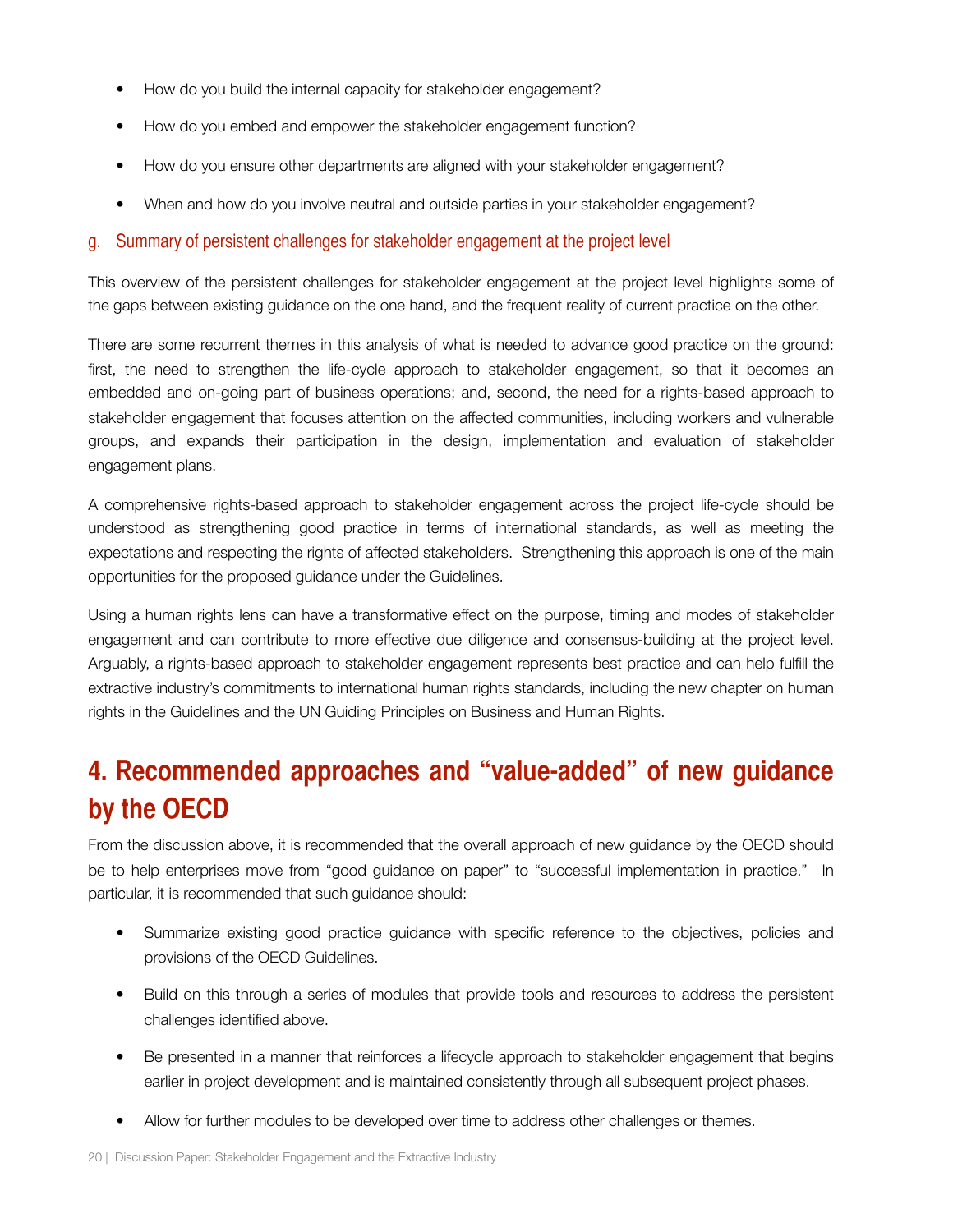# **Proposed modules**

It is suggested that, in order to be as operational as possible and effectively address gaps between existing guidance and current practice, OECD guidance might primarily take the form of a series of modules that the user could draw on based on need.

#### *Introductory Module*

An introductory module could reinforce the purpose of stakeholder engagement, including:

- Articulating the business case for stakeholder engagement.
- Highlighting the importance of stakeholder engagement as part of due diligence from a risk, impact and human rights perspective.
- Highlighting the importance of stakeholder engagement for building trust, fostering social acceptance and avoiding conflict around extractive industry projects.
- Highlighting the importance of on-going stakeholder engagement across the project lifecycle.

Subsequent modules could focus on specific challenges and ways to address them. These could be presented across a typical project lifecycle that links to different modules at the relevant points in time.

#### *Module One: Adapting stakeholder engagement to the operational context*

- How do you link stakeholder engagement to initial project risk assessment?
- How do you include affected stakeholders in the design and validation of your stakeholder engagement plans?
- How do you gain understanding of legacy issues and engage with affected stakeholders to resolve them?

#### *Module Two: Engaging with the right stakeholders*

- How do you conduct a rights-based stakeholder mapping exercise that focuses on potential impacts?
- How do you identify vulnerable groups that may not be visible?
- How do you engage with informal representatives and other proxies for vulnerable groups?
- How do you assess the extent to which critical voices are raising broader concerns?

#### *Module Three: Using the right modes of engagement for different stakeholders.*

- When are different modes of engagement appropriate and at which different moments at the project level?
- What different modes of engagement are necessary to align with the expectations and needs of different stakeholders and their representatives?
- How do you ensure that all modes of engagement are respectful and effective?

*Module Four: Supporting stakeholder engagement at early stages of exploration and project development* 21 | Discussion Paper: Stakeholder Engagement and the Extractive Industry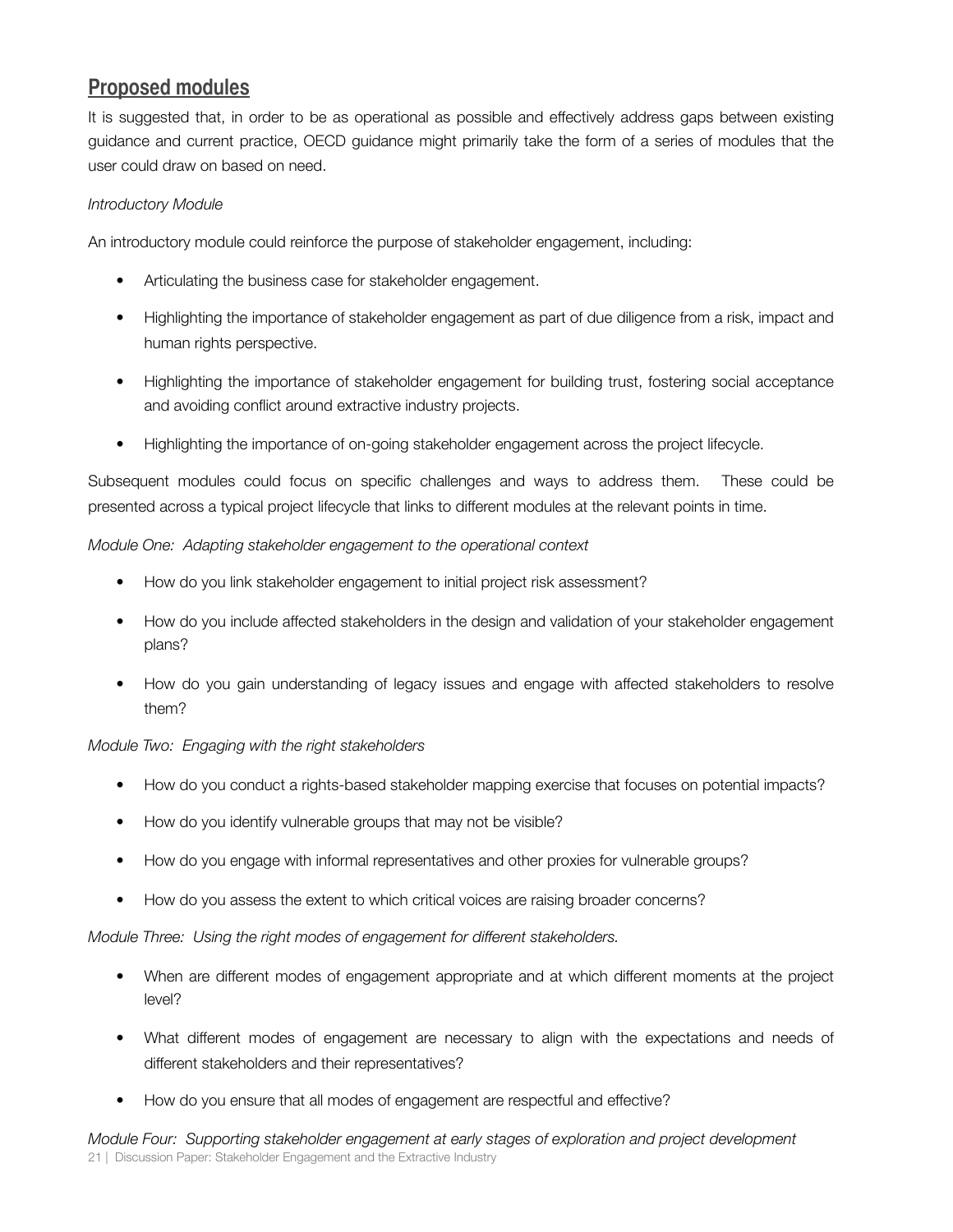- How do you design stakeholder engagement strategies for the earliest project stages?
- What sort of information do you need to give to affected stakeholders before you have a proven project?
- How can adapt stakeholder engagement and due diligence be adapted for small and medium enterprises?
- How should companies that acquire rights or projects conduct due diligence about prior stakeholder engagement at earlier project stages?

#### *Module Five: Supporting a more strategic approach to stakeholder engagement across the project lifecycle*

- How do you design a stakeholder engagement plan beyond permitting?
- How do you identify and integrate new stakeholders into your engagement plan on an on-going basis?
- How do you review and recalibrate your stakeholder engagement plans and activities on an on-going basis?
- How do you follow-up with affected stakeholders about risks, impacts, commitments and remediation efforts?
- How do you link stakeholder engagement with an operational-level grievance mechanism?

#### *Module Six: Enhancing capacity and support for effective stakeholder engagement*

- How do you build the internal capacity for stakeholder engagement?
- How do you embed and empower the stakeholder engagement function?
- How do you ensure other departments are aligned with your stakeholder engagement?
- When and how do you involve neutral and outside parties in your stakeholder engagement?

As appropriate and as required, each of these modules could contain additional resources and tools (checklists, templates, case studies, etc.) to help companies enhance their stakeholder engagement strategies and practices in line with the Guidelines.

#### **Potential format**

A key consideration for potential guidance is to ensure that practitioners use it. Therefore, it is important for the guidance to be widely available through an easy-to-navigate electronic format, but also to be in a format that can be referenced as a tool in the field.

An electronic format (e.g. i-Pad version) would facilitate navigation between the different modules along the project timeline, as well as referencing of additional resources and tools, which can be provided as electronic links.

Downloadable versions of specific modules would facilitate their use by practitioners in the field. Modules could also be compiled into a PDF-version manual, made navigable through the use of tabs and appendices with specific tools.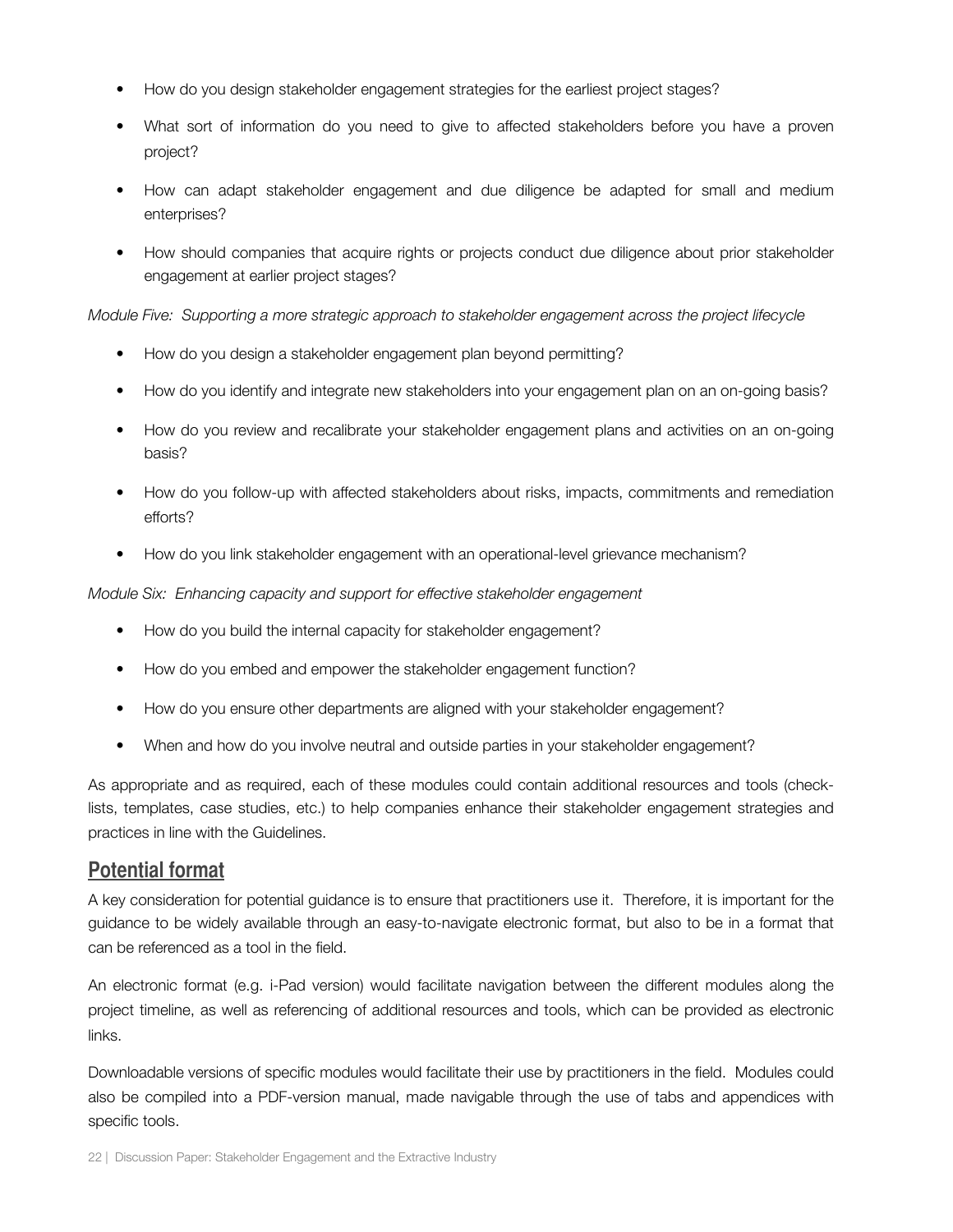# **5. Further questions for discussion**

Combining a focus on affected stakeholders with a lifecycle approach to engagement, stakeholder engagement becomes a fundamental part of the due diligence processes that identify and address risks and adverse  $impacts—including those related to human rights.  $xd$  Human rights principles such as participation, access to$ information and accountability reinforce the requirement for more effective stakeholder engagement, including the need for project-level grievance mechanisms.<sup>xxii</sup> Stakeholder engagement is also a critical element for any business enterprise to know and show that they are respecting human rights. More broadly speaking, effective stakeholder engagement at the project level is a key component for multinational enterprises to implement the full range of provisions in the OECD Guidelines.

The approach to the development of OECD guidance suggested in this discussion paper seeks to recognize these distinct, but mutually-supporting facets of effective stakeholder engagement. For the purposes of further reflection and discussion at the upcoming Global Forum, we propose the following questions:

- Do participants agree with the proposition that OECD guidance could add greatest value by focusing on the most typical gaps between existing guidance and current practice, and that it could usefully summarize the former while supplementing it with targeted, operational guidance, resources and tools to improve implementation?
- Are there other gaps or persistent challenges with regard to companies' engagement with affected stakeholders beyond those identified in this paper? What are the underlying causes of these challenges and how might they be addressed?
- Are there additional practical issues or questions that the guidance should address?
- What sorts of tools and resources will help stakeholder engagement practitioners in their work? What is the best format for embedding new guidance into practice at the project level?
- What are the key considerations for reinforcing the business case for better stakeholder engagement across the project lifecycle?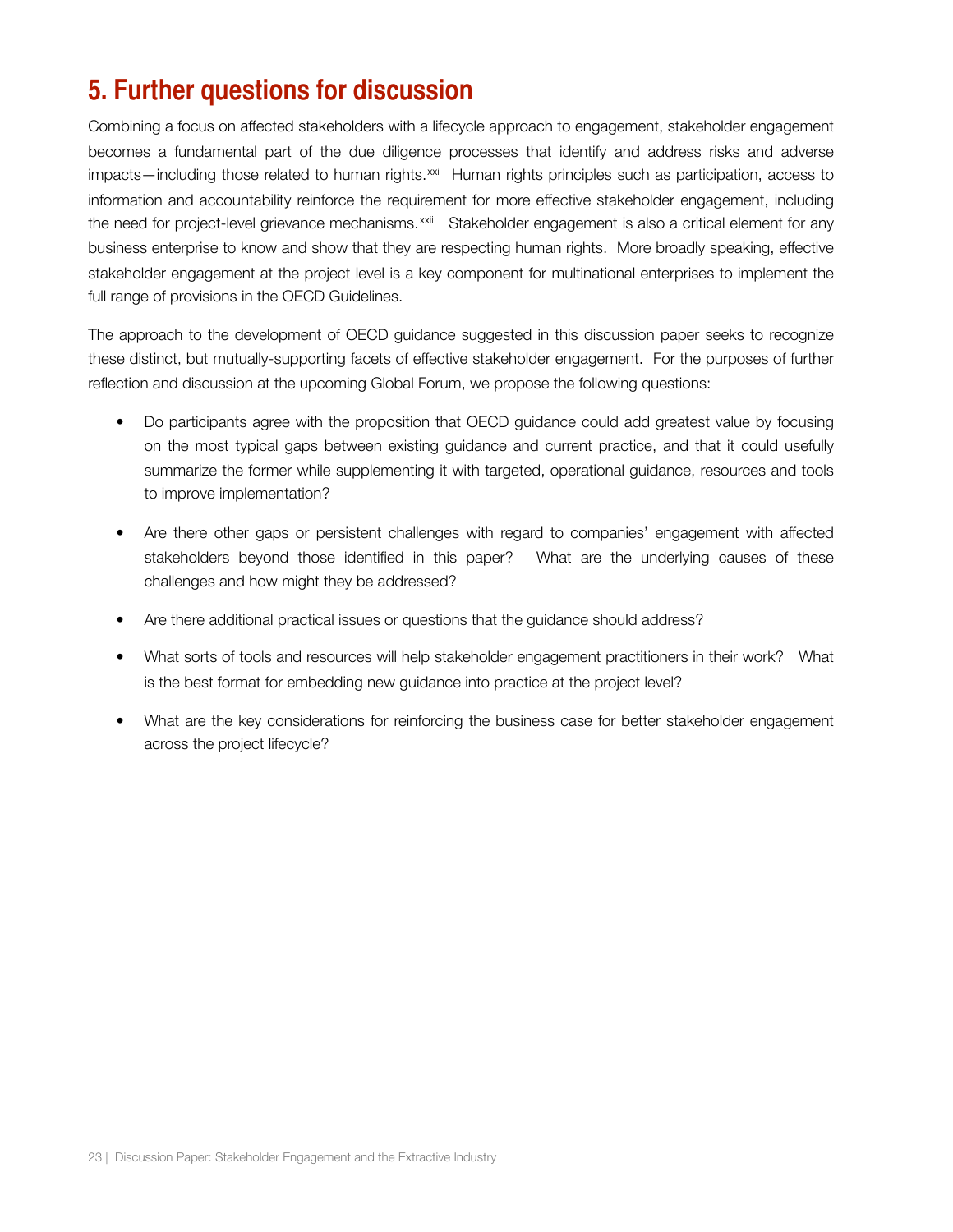# **Appendix A: Overview of existing guidance on stakeholder engagement relevant to the extractive sector**

| International Finance        |  | "Stakeholder engagement is the basis for building strong, constructive, and                                                                             |
|------------------------------|--|---------------------------------------------------------------------------------------------------------------------------------------------------------|
| Corporation,                 |  | responsive relationships that are essential for the successful management of a                                                                          |
| Performance Standard 1       |  | project's environmental and social impacts. Stakeholder engagement is an                                                                                |
| $\vert$ (as revised in 2012) |  | ongoing process that may involve, in varying degrees, the following elements:                                                                           |
|                              |  | stakeholder analysis and planning, disclosure and dissemination of information,                                                                         |
|                              |  | consultation and participation, grievance mechanism, and ongoing reporting to                                                                           |
|                              |  | Affected Communities. The nature, frequency, and level of effort of stakeholder                                                                         |
|                              |  | engagement may vary considerably and will be commensurate with the project's                                                                            |
|                              |  | risks and adverse impacts, and the project's phase of development." (Paragraph                                                                          |
|                              |  | 25)                                                                                                                                                     |
|                              |  | • Detailed guidance on different components of stakeholder engagement is provided                                                                       |
|                              |  | in paragraphs 26 to 36 and Guidance Note 95 to 113                                                                                                      |
|                              |  | • See also Performance Standard 2 on Labor and Working Conditions and                                                                                   |
|                              |  | Performance Standard 7 on Indigenous Peoples                                                                                                            |
| International Finance        |  | "When consultation activities are primarily driven by rules and requirements, they                                                                      |
| Corporation, Stakeholder     |  | tend to become a one-time set of public meetings, typically around the                                                                                  |
| Engagement: A Good           |  | environmental and social assessment process. This type of consultation rarely                                                                           |
| <b>Practice Handbook for</b> |  | extends in any meaningful way beyond the project planning phase, and is seldom                                                                          |
| Companies Doing              |  | integrated into core business activities or measured in terms of its effective- ness in                                                                 |
| <b>Business in Emerging</b>  |  | building constructive working relationships. Today, the term "stakeholder                                                                               |
| Markets (2007)               |  | engagement" is emerging as a means of describing a broader, more inclusive, and                                                                         |
|                              |  | continuous process between a company and those potentially impacted that                                                                                |
|                              |  | encompasses a range of activities and approaches, and spans the entire life of a                                                                        |
|                              |  | project."                                                                                                                                               |
|                              |  | • Part One of the Handbook includes key concepts and principles of stakeholder                                                                          |
|                              |  | engagement                                                                                                                                              |
|                              |  | • Part Two of the Handbook addresses integrating stakeholder engagement with the                                                                        |
|                              |  | project cycle.                                                                                                                                          |
|                              |  | • The Appendices contain useful tools and resources for practitioners<br>• Overview of a variety of information disclosure and consultation techniques, |
| IAP2, Public Participation   |  | including tips ("think it through") and advantages ("what can go right?") and                                                                           |
| Toolbox (referenced in       |  |                                                                                                                                                         |
| <b>IFC Performance</b>       |  | disadvantages ("what can go wrong?") for each technique.                                                                                                |
| Standards)                   |  | Techniques to Share Information<br>Techniques to Compile and Provide Feedback                                                                           |
|                              |  |                                                                                                                                                         |
| ICMM, Sustainable            |  | Techniques to Bring People Together<br>$\bullet$ Principle 10: Implement effective and transparent engagement, communication                            |
| Development Framework        |  | and independently verified reporting arrangements with our stakeholders:                                                                                |
|                              |  | • Report on our economic, social and environmental performance and contribution                                                                         |
|                              |  | to sustainable development                                                                                                                              |
|                              |  | • Provide information that is timely, accurate and relevant                                                                                             |
|                              |  | • Engage with and respond to stakeholders through open consultation processes.                                                                          |
|                              |  | • Additional stakeholder engagement guidance as part of ICMM guidance on:                                                                               |
|                              |  | community development; engagement with artisanal and small-scale miners;                                                                                |
|                              |  | indigenous peoples; human rights; and, grievance mechanisms.                                                                                            |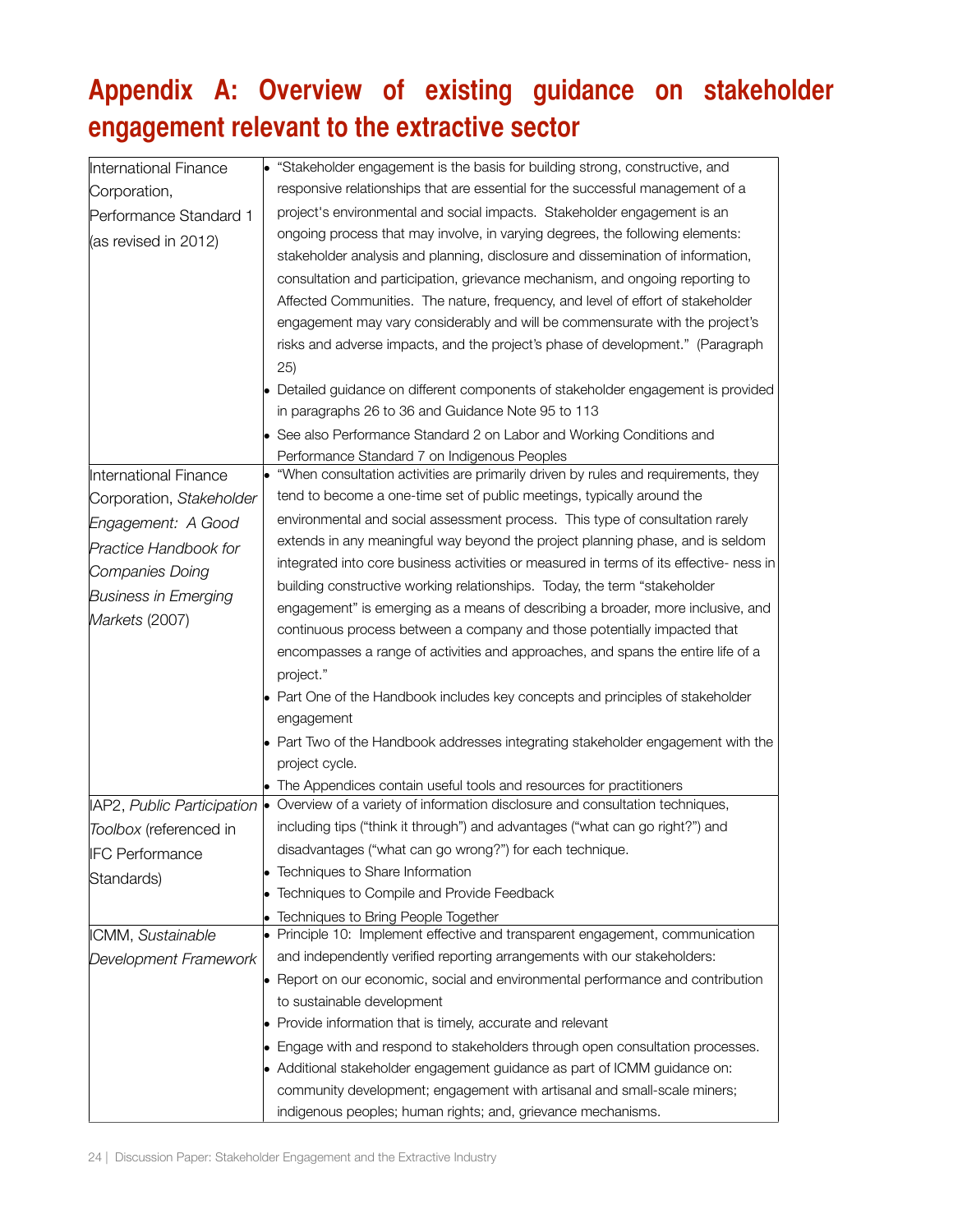| Prospectors and                        | $\bullet$ | Principle 5: "Engage with Host Communities and other Affected and Interested           |
|----------------------------------------|-----------|----------------------------------------------------------------------------------------|
| Developers Association                 |           | Parties" - To interact with communities, indigenous peoples, organizations, groups     |
| of Canada, E3 Plus                     |           | and individuals on the basis of respect, inclusion and meaningful participation.       |
| Framework                              |           | The related Guidance Notes provide advice about preparing for engagement,              |
|                                        |           | implementing engagement, disclosure of information, issues management and              |
|                                        |           | grievance mechanisms, monitoring and reporting, and exploration-specific issues.       |
| Mining Association of                  |           | Aboriginal and Community Outreach Framework (2008) and Protocol (2012)                 |
| Canada, Towards                        |           | This protocol provides an indicator of the level of outreach and TSM                   |
| Sustainable Mining -                   |           | implementation within Aboriginal and community stakeholders in accordance with         |
| <b>Guiding Principles</b>              |           | TSM principles.                                                                        |
|                                        |           | The protocol comprises four performance indicators: community of interest (COI)        |
|                                        |           | identification; effective COI engagement and dialogue; COI response mechanism;         |
|                                        |           | and reporting.                                                                         |
|                                        |           | See also the "Assessing External Outreach Performance" tool.                           |
| IPIECA, Improving                      |           | Includes guidance on community engagement: The success of a business can               |
| <b>Environmental and Social</b>        |           | depend on its ability to communicate with the local community, both before             |
| Performance: Good                      |           | operations begin and throughout the project. Companies that interact with local        |
| <b>Practice Guidance for the</b>       |           | people should be able to respond to their concerns and needs and manage their          |
| Oil and Gas Industry                   |           | expectations.                                                                          |
|                                        |           | See also additional guidance on: voluntary and involuntary resettlement; free prior    |
|                                        |           | and informed consent; stakeholder engagement; migration; urban encroachment;           |
|                                        |           | local content; human rights; and grievance mechanisms.                                 |
| European Commission,                   |           | The forthcoming guidance provides advice about stakeholder engagement within           |
| Human Rights Sector                    |           | the broader human rights due diligence framework.                                      |
| Guidance Project, Oil and <sup>®</sup> |           | Stakeholder engagement is part of developing a policy commitment (p. 11)               |
| Gas Sector Guide on                    | $\bullet$ | Stakeholder engagement is part of assessing human rights impact (section II.E)         |
| Implementing the UN                    |           | • Incorporating stakeholder perspectives is part of tracking performance on a          |
| Guiding Principles on                  |           | company's due diligence (section IV.C)                                                 |
| <b>Business and Human</b>              |           | $\bullet$ Identifying stakeholders is part of communicating performance on a company's |
| Rights (forthcoming)                   |           | due diligence (section V.B.)                                                           |
|                                        |           |                                                                                        |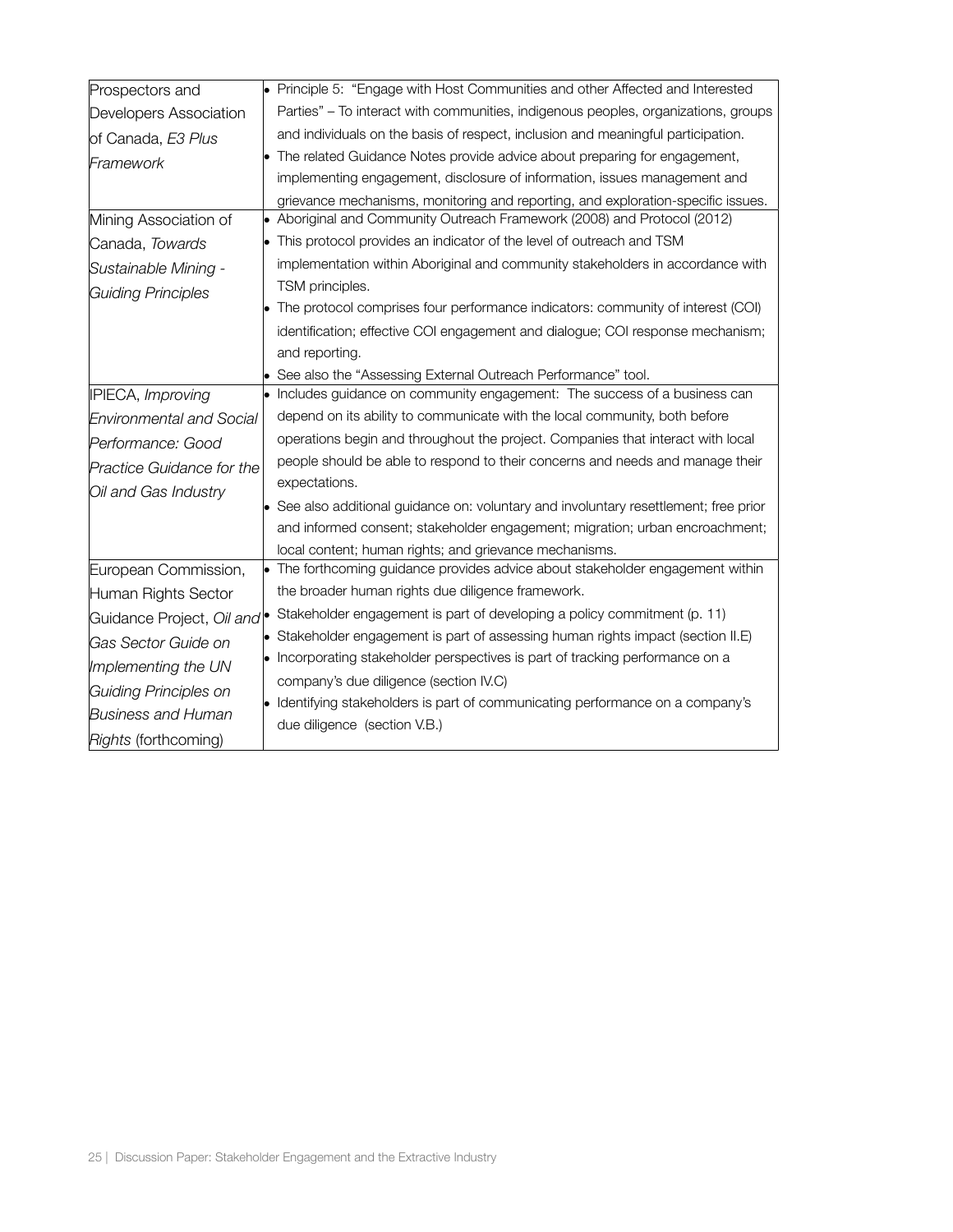| International Finance       | • Paragraph 11: Affected Communities of Indigenous Peoples may be particularly                                |
|-----------------------------|---------------------------------------------------------------------------------------------------------------|
| Corporation,                | vulnerable to the loss of, alienation from or exploitation of their land and access to                        |
| Performance Standard 7      | natural and cultural resources. In recognition of this vulnerability, in addition to the                      |
| on Indigenous Peoples       | General Requirements of this Performance Standard, the client will obtain the FPIC                            |
|                             | of the Affected Communities of Indigenous Peoples in the circumstances                                        |
|                             | described in paragraphs 13-17 of this Performance Standard. FPIC applies to                                   |
|                             | project design, implementation, and expected outcomes related to impacts                                      |
|                             | affecting the communities of Indigenous Peoples. When any of these                                            |
|                             | circumstances apply, the client will engage external experts to assist in the                                 |
|                             | identification of the project risks and impacts.                                                              |
|                             | • Paragraph 12: FPIC builds on and expands the process of ICP described in                                    |
|                             | Performance Standard 1 and will be established through good faith negotiation                                 |
|                             | between the client and the Affected Communities of Indigenous Peoples. The                                    |
|                             | client will document: (i) the mutually accepted process between the client and                                |
|                             | Affected Communities of Indigenous Peoples, and (ii) evidence of agreement                                    |
|                             | between the parties as the outcome of the negotiations. FPIC does not                                         |
|                             | necessarily require unanimity and may be achieved even when individuals or                                    |
|                             | groups within the community explicitly disagree.                                                              |
|                             | • Definition of FPIC: Guidance Note, paragraphs 24-26.                                                        |
|                             | • Application of FPIC: Guidance Note, paragraphs 28-24.                                                       |
|                             | Process of Achieving FPIC: Guidance Note, paragraphs 35-41.                                                   |
| UN Global Compact,          | There are points in time at which a business may need to demonstrate that it has                              |
| United Nations              | received FPIC (for example, as part of a regulatory process, and before starting                              |
| Declaration on the Rights   | relevant activities), however FPIC is not a 'one off' exercise. In some                                       |
| of Indigenous Peoples: A    | circumstances, an indigenous community may be entitled to withdraw the consent                                |
| <b>Business Reference</b>   | that they have previously given, and businesses must ensure that they maintain                                |
| Guide (Exposure Draft)      | FPIC throughout the life of a project. This will involve regular engagement with                              |
|                             | relevant indigenous communities.                                                                              |
|                             | The Guide provides an overview of consultation, consent and the project                                       |
|                             | development process.                                                                                          |
|                             | • The Guide also describes what is needed to implement each element of FPIC (free,                            |
|                             | prior and informed, consent).<br>Depending on the indigenous peoples' decision-making processes concerned and |
| UN Expert Mechanism on      | the nature of the activity concerned, consent may not always require indigenous                               |
| Indigenous Peoples          | peoples to reach a unanimous consensus agreement to the extractive activity for it                            |
| Rights, Advice No. 4:       | to proceed. On the other hand, and again dependent on the particular decision-                                |
| Indigenous peoples and      | making processes of the indigenous peoples concerned, majority support may also                               |
| the right to participate in | not be adequate. There may be traditional mechanisms that set out other                                       |
| decision-making, with a     | requirements. At the start of a consultation process indigenous peoples should                                |
| focus on extractive         | make clear, and agree on, how they will make a collective decision on the                                     |
| industries                  | extractive activity, including the threshold to indicate there is consent.                                    |
|                             | The Advice sets out when there are mandatory requirements to obtain indigenous                                |
|                             | peoples' consent, when there are contextual requirements to obtain indigenous                                 |
|                             | peoples' consent, and when there is a requirement of mutual consent, as set out in                            |
|                             | treaties.                                                                                                     |
|                             | The Advice provides practical advice to States, extractive industry companies and                             |
|                             | indigenous peoples on how to meet their responsibilities with respect to FPIC.                                |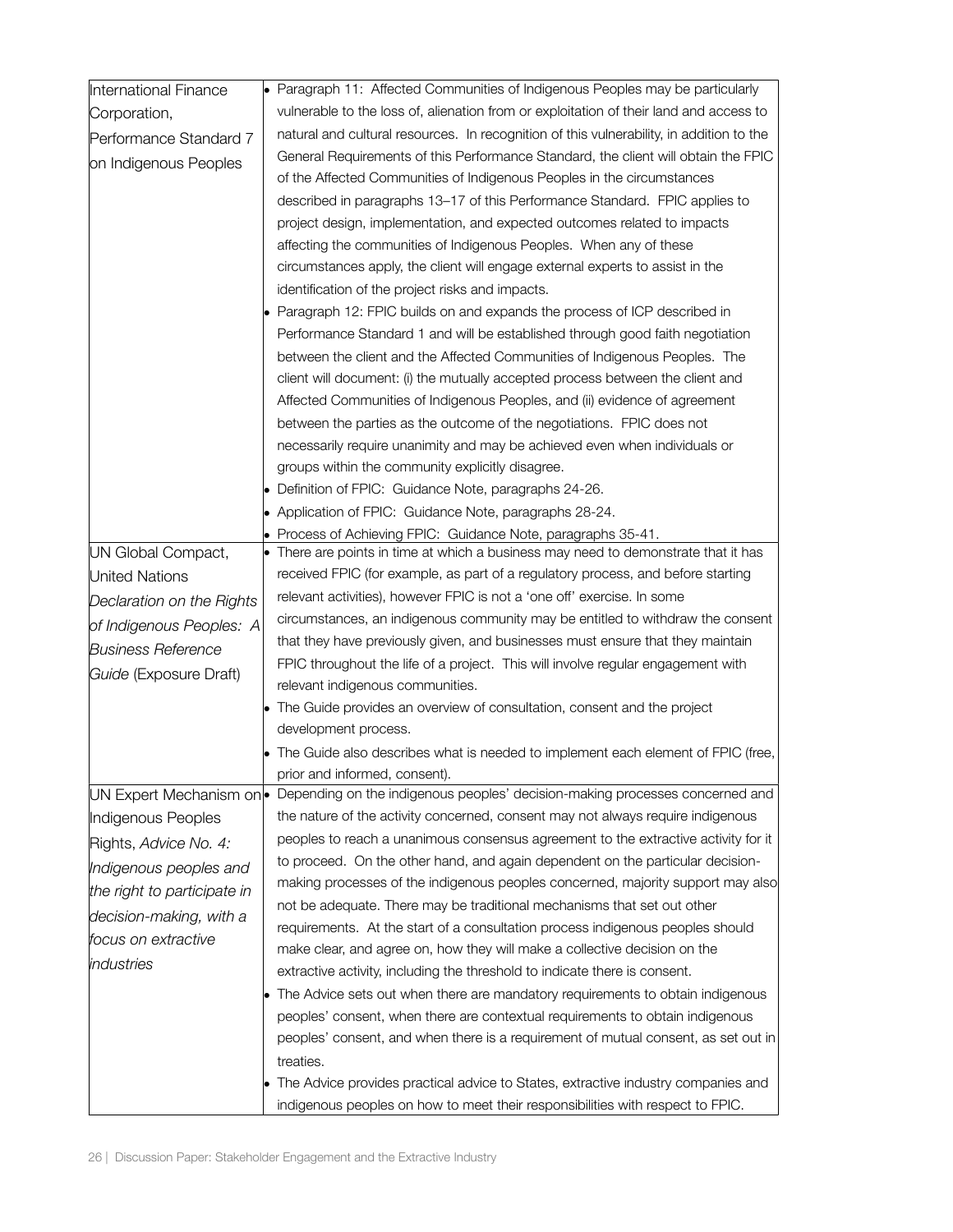| Boreal Leadership             | Triggering FPIC early protects developer and communities from potential liabilities.        |
|-------------------------------|---------------------------------------------------------------------------------------------|
| Council, Free Prior, and      | Triggers will vary by scale of project and extent of community impacts.                     |
| Informed Consent in           | $\bullet$ FPIC is not only attained, but must also be maintained over the life cycle of the |
| Canada: Towards               | project. This may mean that FPIC is negotiated in stages and renegotiated when              |
| <b>Practical Guidance for</b> | there are changes.                                                                          |
| Developers and                | The BLC discussion paper highlights the requirements for each of the elements of            |
|                               | FPIC: free, prior, informed and consent.                                                    |
| Aboriginal Communities        | It provides advice to developers and communities to contribute to implementing              |
|                               | each element of FPIC.                                                                       |
| Cathal Doyle and Jill         | The [extractive] industry is also taking some initial steps towards seriously tackling      |
| Carino, Making Free,          | the requirement for FPIC. However it has serious legacy issues, has been slow to            |
| <b>Prior and Informed</b>     | incorporate the requirement into policy, and has struggled with how to comply with          |
| Consent a Reality:            | it in practice. Multinational [extractive] corporations continue to engage with             |
| Indigenous Peoples and        | indigenous communities in an inconsistent manner and rarely comply with the                 |
| the Extractive Industry       | standards necessary to respect indigenous peoples' rights, interests and well-              |
|                               | being. This has resulted in a range of negative social, environmental, cultural,            |
| (2013)                        | spiritual and economic consequences for indigenous peoples, including threats to            |
|                               | the physical and cultural survival of indigenous communities around the world.              |
|                               | Chapter 8 contains general guiding principles and recommendations to mining                 |
|                               | companies, indigenous peoples, states, the financial sector, civil society                  |
|                               | organizations and the international community.                                              |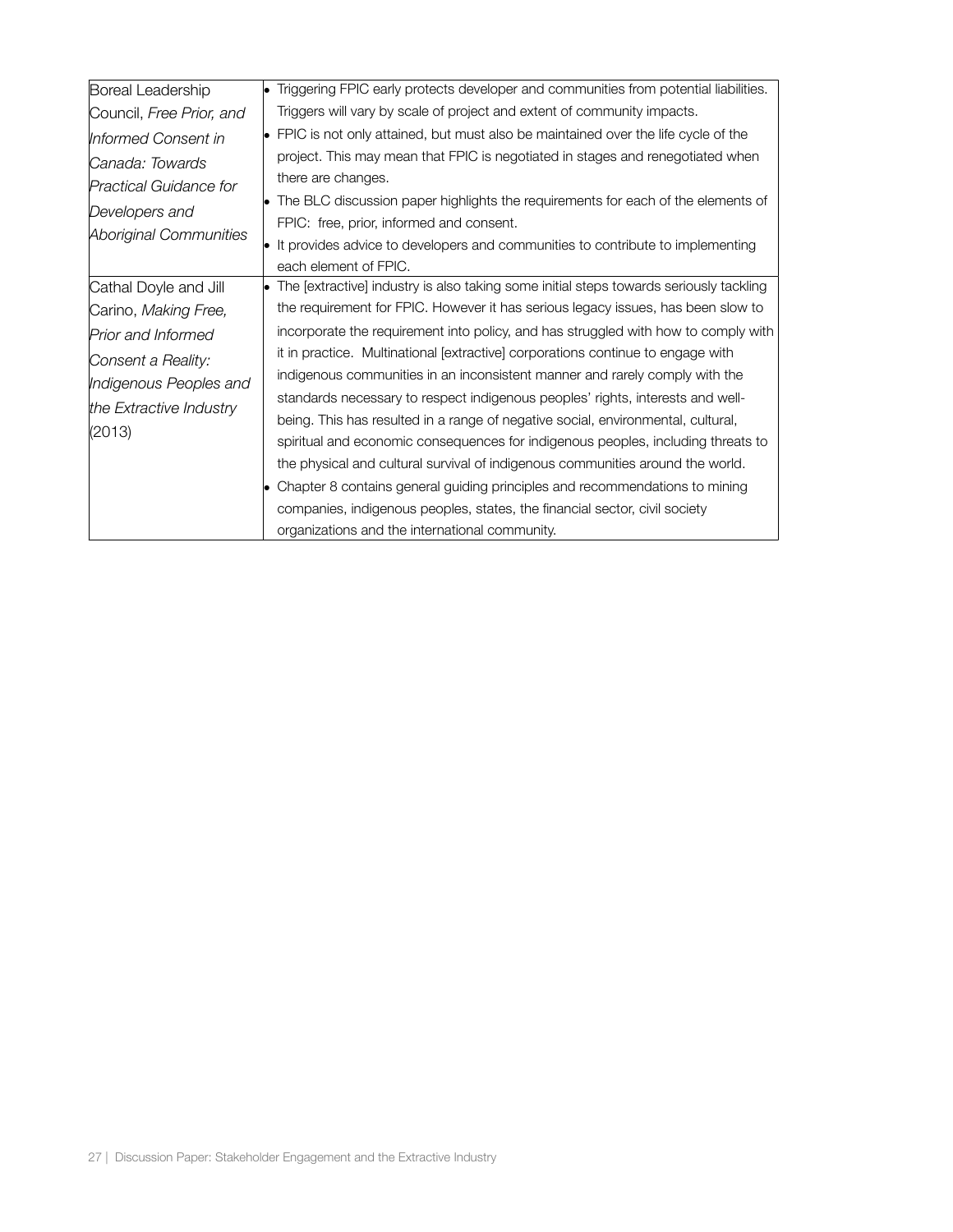i OECD Guidelines, Chapter II, paragraph 14.

<span id="page-28-0"></span>ii OECD Guidelines, Chapter II, Commentary, paragraph 25.

<span id="page-28-1"></span>iii New provisions on human rights are included in Chapter II, paragraph A.2 and Chapter IV; provisions on risk-based due diligence are included in Chapter II, paragraph A.10 and its Commentary; and, provisions on avoidance of adverse impacts are included in Chapter II, paragraph A.11 and its Commentary.

<span id="page-28-2"></span>iv See Commentary on the Implementation Procedures of the Guidelines, paragraph 18, where its states that "NCPs should maintain regular contact, including meetings, with social partners and other stakeholders in order to: a) consider new developments and emerging practices concerning responsible business conduct; b) support the positive contributions enterprises can make to economic, social and environmental progress; c) participate where appropriate in collaborative initiatives to identify and respond to risks of adverse impacts associated with particular products, regions, sectors or industries." v Partnership Africa Canada, "Stakeholder Engagement and Due Diligence," (DAF/INV/NCP/RD(2012)11) 29 March 2012.

<span id="page-28-4"></span><span id="page-28-3"></span>vi PAC Report, Appendix A.

<span id="page-28-5"></span>vii PAC Report, Figure 1 (Stakeholder Engagement Best Practices) on p. 15. PAC also notes that the IFC's guidance highlights eight similar key components for stakeholder engagement: information disclosure; stakeholder identification and analysis; stakeholder consultation mechanisms; management functions; negotiation and partnerships; reporting to stakeholders; grievance management; stakeholder engagement in project monitoring. PAC Report, pp. 15-16.

<span id="page-28-6"></span>viii PAC Report, Figure 2 (Stakeholder Engagement and the Project Lifecycle), p. 17.

<span id="page-28-7"></span>ix It should be noted that this review of existing guidance is focused on the voluntary guidance prepared by international organizations and that is aimed at influencing the stakeholder engagement practices of multinational enterprises. It has not considered national laws, regulations or guidelines that dictate how stakeholder engagement is conducted in specific jurisdictions. Strengthening the domestic legal framework for stakeholder engagement should be one of the main drivers for improved practice by enterprises. As set out in the Guidelines, Chapter 1, paragraphs 1 and 2, while the Guidelines are not a substitute for domestic law and regulation, they may extend beyond the law and provide principles and standards of good practice.

<span id="page-28-8"></span>x See, inter alia, UN Declaration on the Rights of Indigenous Peoples, article 32; ILO Convention 169, article 15.

<span id="page-28-9"></span>xi The individual right to access to information is interpreted as being part of the right to freedom of expression protected by the International Covenant on Civil and Political Rights, article 19.

<span id="page-28-10"></span>xii For instance, the Danish Institute for Human Rights' Human Rights Compliance Assessment tool contains indicators related to consent and stakeholder engagement for the following rights: right to self-determination; right to food (which includes the right to water); right to housing; right to education; right to health; right to an adequate standard of living; right to own property; and right to freedom of movement.

<span id="page-28-11"></span>xiii Furthermore, stakeholder engagement is an important part of rights-based impact assessment methodologies, once again reinforcing the connection between stakeholder engagement and on-going due diligence for human rights.

<span id="page-28-12"></span>xiv Rachel Davis and Daniel M. Franks, "The cost of conflict with local communities in the extractive industry," (SRMining Proceedings, 2011), Chapter 6, p. 6.

<span id="page-28-13"></span>xv Davis and Franks, pp. 6-7.

<span id="page-28-14"></span><sup>xvi</sup> Davis and Franks, pp. 3-4 and 8.

<span id="page-28-15"></span>xvii Although the OECD Guidelines are focused on the responsibilities of enterprises to undertake stakeholder engagement, the non-existence of a broadly accepted legal and policy framework for consultation about resource extraction projects at the national or sub-national levels can make it more difficult for an enterprise's stakeholder engagement to succeed. The lack of an established legal framework for consultation is a particularly important impediment in the context of indigenous peoples rights. Conversely, where there are well-developed procedures and guidelines for consultation and stakeholder engagement, there are improved chances that workers, communities and indigenous peoples are active partners and supports of projects.